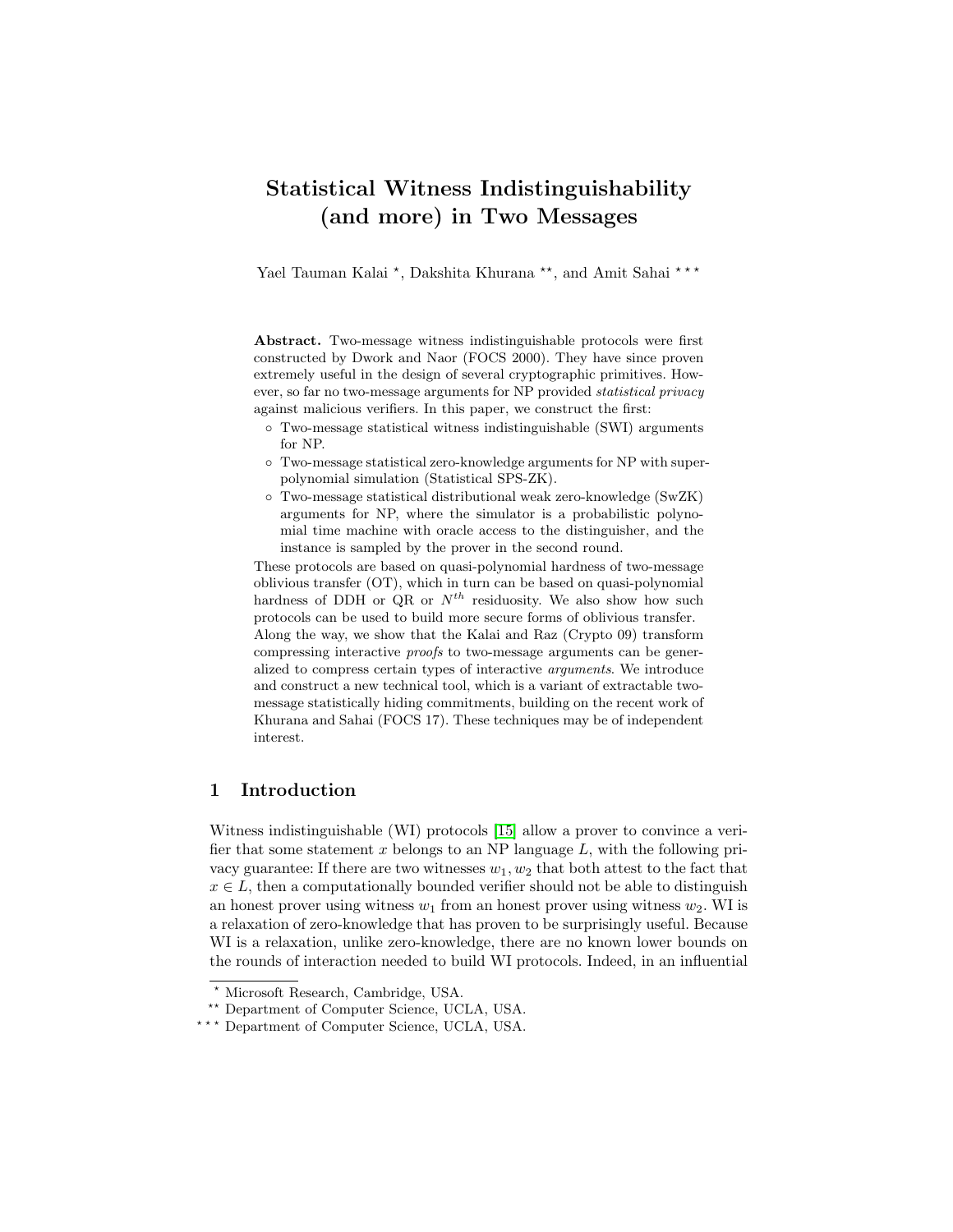work, Dwork and Naor [\[13\]](#page-30-1) introduced WI protocols that only require two messages to be exchanged between the prover and verifier, and these were further derandomized to non-interactive protocols by [\[6\]](#page-29-0). Due to this extremely low level of interaction, two-message WI protocols have proven to be very useful in the design of several cryptographic primitives. Later, [\[20,](#page-30-2)[8,](#page-29-1)[23,](#page-30-3)[4\]](#page-29-2) achieved two message or non-interactive WI protocols from other assumptions, namely assumptions on bilinear maps, indistinguishability obfuscation, and quasi-polynomial DDH, respectively.

Two-message Statistical WI. In this work, we revisit this basic question of constructing two-message WI protocols, and ask whether it is possible to upgrade the WI privacy guarantee to hold even against computationally unbounded verifiers. In other words, can we construct statistical WI (SWI) protocols for NP that require only two messages to be exchanged? This is the natural analog of one of the earliest questions studied in the context of zero-knowledge protocols: Are statistical zero-knowledge arguments [\[10\]](#page-30-4) possible for NP?

Indeed, statistical security is important because it allows for everlasting privacy against malicious verifiers, long after protocols have completed execution. On the other hand, soundness is usually necessary only in an online setting: In order to convince a verifier of a false statement, a cheating prover must find a way to cheat *during* the execution of the protocol.

The critical bottleneck to achieving two-message statistical WI has been proving soundness. For instance, the Dwork-Naor transformation from a noninteractive zero-knowledge (NIZK) protocol to two-message WI requires the underlying NIZK to be a proof system – that is, for the NIZK to be sound against computationally unbounded cheating provers. Of course, to achieve statistical privacy, we must necessarily sacrifice soundness against unbounded provers. Thus, remarkably, 17 years after the introduction of two-message WI protocols, until our work, there has been no construction of two-message statistical WI arguments. In fact, this question was open even for three-message protocols.

In our first result, we resolve this research question, constructing the first two-message statistical WI arguments for NP, based on standard cryptographic hardness assumptions against quasi-polynomial time adversaries (such as quasipoly hardness of DDH, or Quadratic Residuosity, or N'th Residuosity). Because two-message WI is so widely applicable, and statistical privacy is useful in many situations where computational privacy does not suffice, we expect our twomessage SWI argument to be a useful new tool in the protocol designer's toolkit.

Stronger two-message statistically private protocols. The techniques we use to build two-message SWI also allow us to achieve other forms of statistical privacy.

One of the most popular notions of privacy in proof systems is that of zeroknowledge. This is usually formalized via simulation, by showing the existence of a polynomial-time simulator that simulates the view of any polynomial size (malicious) verifier. At an intuitive level, the existence of such a simulator means that any information that a polynomial size verifier learns from an honest prover, he could have generated on his own (in and indistinguishable manner), without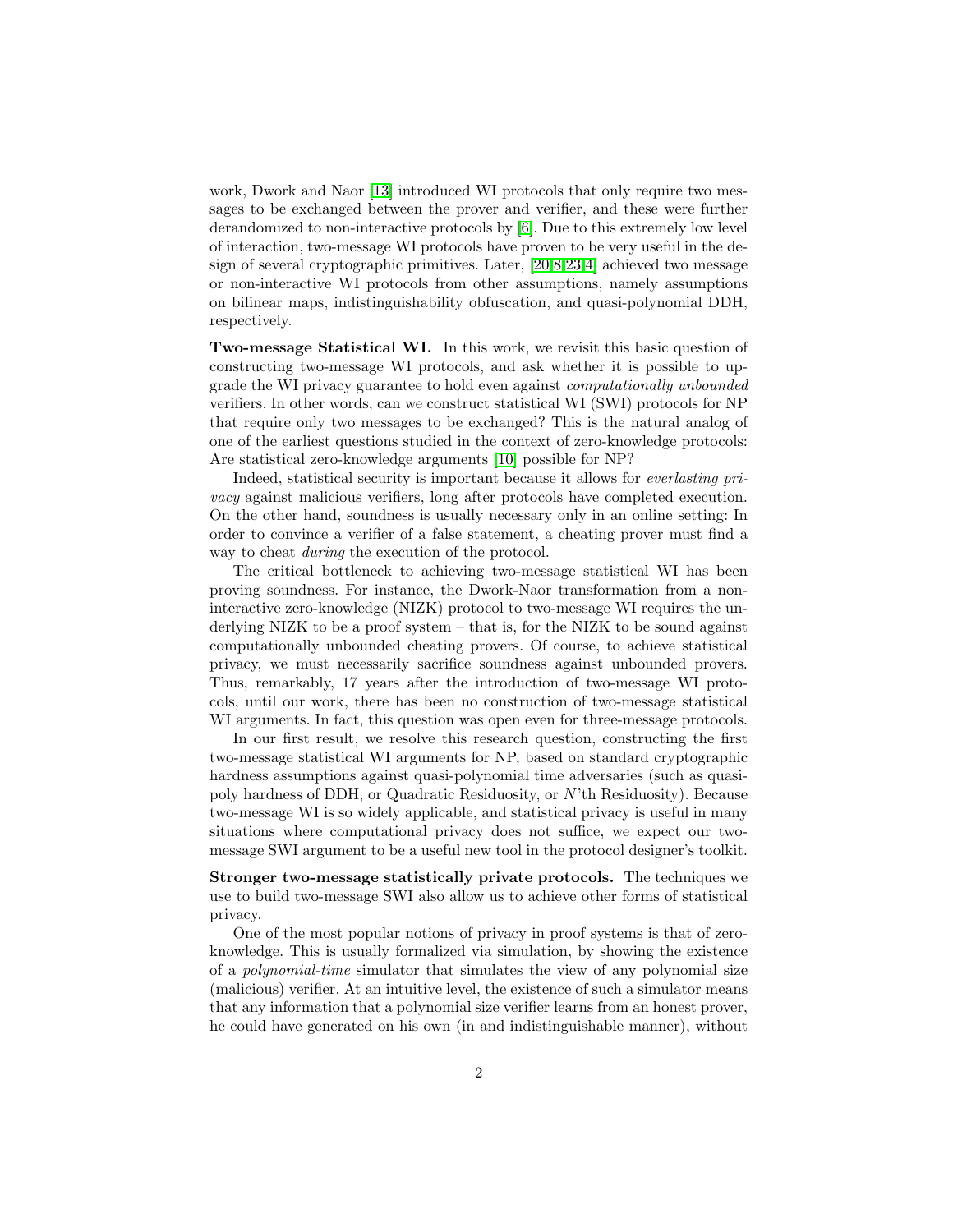access to such a prover. It is known [\[19\]](#page-30-5) that zero-knowledge is impossible to achieve in just two messages. However, other weaker variants have been shown to be achievable in this setting.

Pass [\[29\]](#page-31-0) was the first to construct a two-message argument with quasipolynomial time simulation. In his work, the simulated proofs were indistinguishable by distinguishers running in time significantly smaller than that of the (uniform) simulator. Very recently, [\[27\]](#page-31-1) constructed the first two-message arguments for NP achieving super-polynomial strong simulation, where the simulated proofs remain indistinguishable by distinguishers running in time significantly larger than that of the (uniform) simulator. These capture the intuition that for any information that a quasi-polynomial size verifier learns from an honest prover, indistinguishable information could have been generated by the verifier in a similar amount of time.

An even stronger security property would be super-polynomial statistical simulation, where the output of the simulator is indistinguishable from real executions of the protocol even against distinguishers that run in an unbounded amount of time. In this paper, we construct the first arguments satisfying this property in two messages.<sup>[1](#page-2-0)</sup> This improves upon the work of  $[27]$  by pushing their privacy guarantees all the way to statistical.

We note that in all these arguments, the simulator works by breaking soundness of the proof, so all of the above two-message arguments are only sound against provers running in time less than that of the simulator.

Recently, [\[23\]](#page-30-3) showed that this caveat could be overcome, by weakening the ZK requirement. Specifically, they constructed two-message arguments in the delayed-input distributional setting, with distinguisher-dependent polynomialtime simulation. These protocols only satisfy *computational privacy*, and a natural open question was to achieve statistical privacy. We show that our techniques can be used to get two-message arguments for NP in the delayed-input distributional setting with distinguisher-dependent simulation, where the simulator runs in polynomial time with oracle access to the distinguisher, and achieving statistical privacy.

Our core technique. Our key technique consists of compressing an interactive protocol into a two-message protocol. Specifically, we start with an interactive argument satisfying honest-verifier statistical zero-knowledge, and compress it into a two-message argument by proving soundness of the [\[25\]](#page-30-6) heuristic, which builds on [\[7\]](#page-29-3). Actually, to obtain a two-message protocol with statistically privacy, it does not suffice to start with an honest-verifier statistical ZK protocol, but rather we need the ZK property to hold against semi-malicious verifiers.<sup>[2](#page-2-1)</sup> We gloss over this detail in this high-level overview.

<span id="page-2-0"></span> $1$  Achieving such two-message arguments was believed to be impossible [\[11\]](#page-30-7), however the work of [\[27\]](#page-31-1) showed that the line of impossibility claims [\[11\]](#page-30-7) for super-polynomial simulation was surmountable.

<span id="page-2-1"></span><sup>&</sup>lt;sup>2</sup> A semi-malicious verifier is one who follows the prescribed algorithm but with possibly malicious randomness.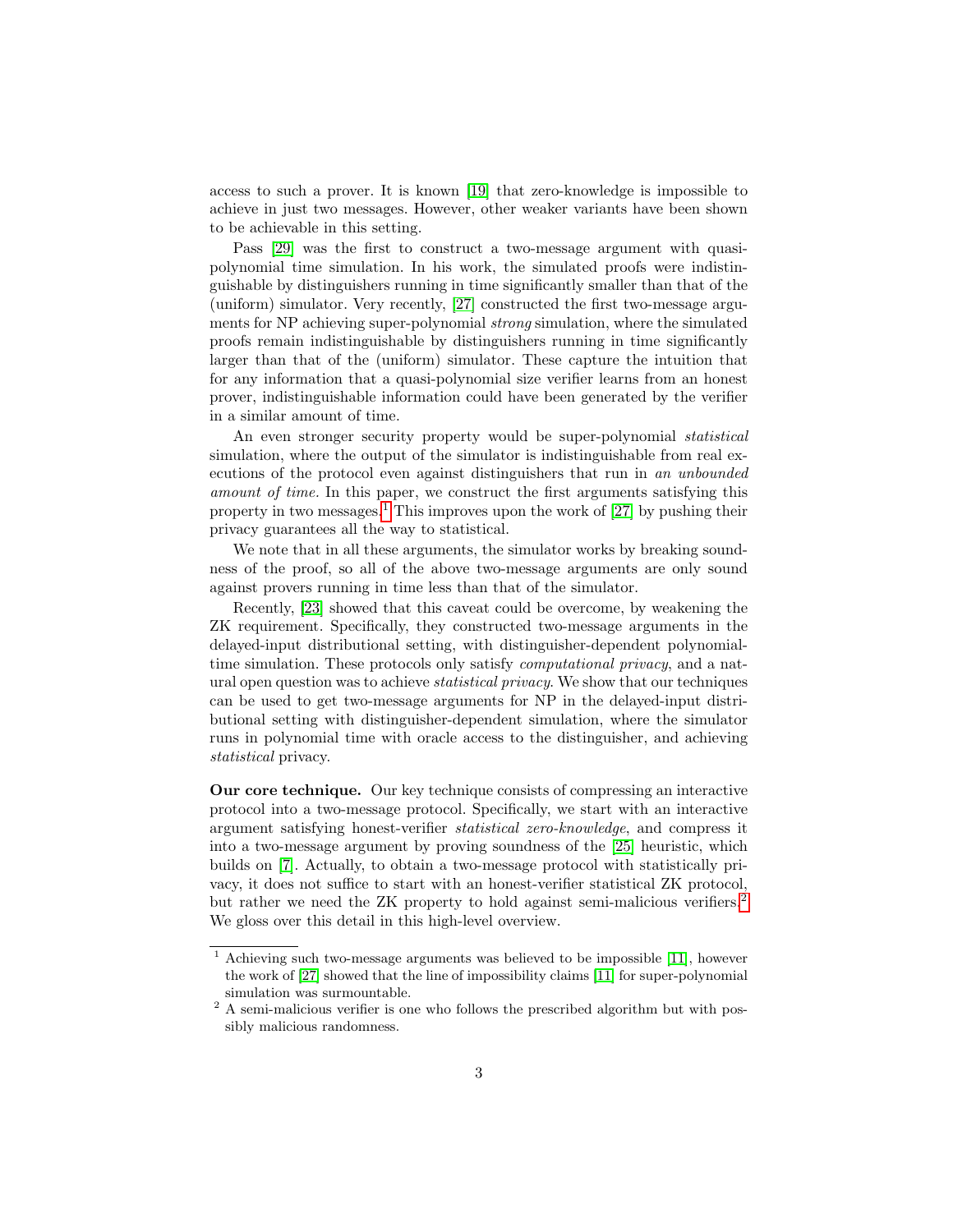This heuristic is believed to be insecure when applied generally to interactive arguments (as opposed to proofs). Nevertheless, we construct a family of 4 message interactive arguments with statistical hiding guarantees, and prove that the [\[25\]](#page-30-6)-heuristic is sound when applied to such protocols.

At the heart of our technique is the following idea: We devise protocols that are almost always statistically private (and only computationally sound), but with negligible probability, they are statistically sound. Crucially, we show that a (computationally bounded) prover cannot distinguish between the case when the protocol ends up being statistically private (which happens most of the time), and the case when the protocol ends up being statistically sound (which happens very rarely). At the heart of our construction is a new special commitment scheme, which build upon and significantly extend commitment schemes from [\[27\]](#page-31-1). We then show how to leverage this rare statistical soundness event, to allow the soundness of the the [\[25\]](#page-30-6)-heuristic to kick in.

This rare event helps us achieve other extraction properties that we require in our applications. We elaborate on this below in our technical overview, providing a detailed but still informal overview of our techniques and results. Our protocols are based on standard cryptographic hardness assumptions with security against quasi-polynomial time adversaries (such as the quasi-poly hardness of DDH, or Quadratic Residuosity, or N'th Residuosity).

New Oblivious Transfer protocols. Our techniques also have applicability to an intriguing question about oblivious transfer (OT): The works of Naor and Pinkas [\[28\]](#page-31-2) and Aiello et al [\[2\]](#page-29-4) introduced influential two-message protocols for OT achieving a game-based notion of security, which offers security against computationally unbounded malicious receivers. A natural question is: Can we achieve a similar result offering security against computationally unbounded senders? Note that to achieve such a result, at least three messages must be exchanged in the OT protocol: Indeed, suppose to the contrary that there was a two-message OT protocol with security against an unbounded sender. Then the first message of the protocol sent by the receiver must statistically hide the choice bit of the receiver in order for this message to provide security against an unbounded cheating sender. However, a non-uniform cheating receiver could begin the protocol with non-uniform advice consisting of a valid first message  $m$ together with honest receiver randomness  $r_0$  that explains m with regard to the choice bit  $b = 0$ , and honest receiver randomness  $r_1$  that explains m with regard to the choice bit  $b = 1$ . Now this receiver would be able to recover both inputs of the honest sender by using both random values  $r_0$  and  $r_1$  on the sender's response message, violating OT security against a (bounded) malicious receiver.

Again remarkably, this basic question, of constructing a 3-message OT protocol with security against unbounded sender, has been open since the works of [\[28,](#page-31-2)[2\]](#page-29-4) 17 years ago. We resolve this question, by exhibiting such a 3-message OT protocol, based on standard cryptographic hardness assumptions with security against quasi-polynomial time adversaries (same assumptions as before). Such an OT protocol can also be plugged into the constructions of [\[23\]](#page-30-3) to achieve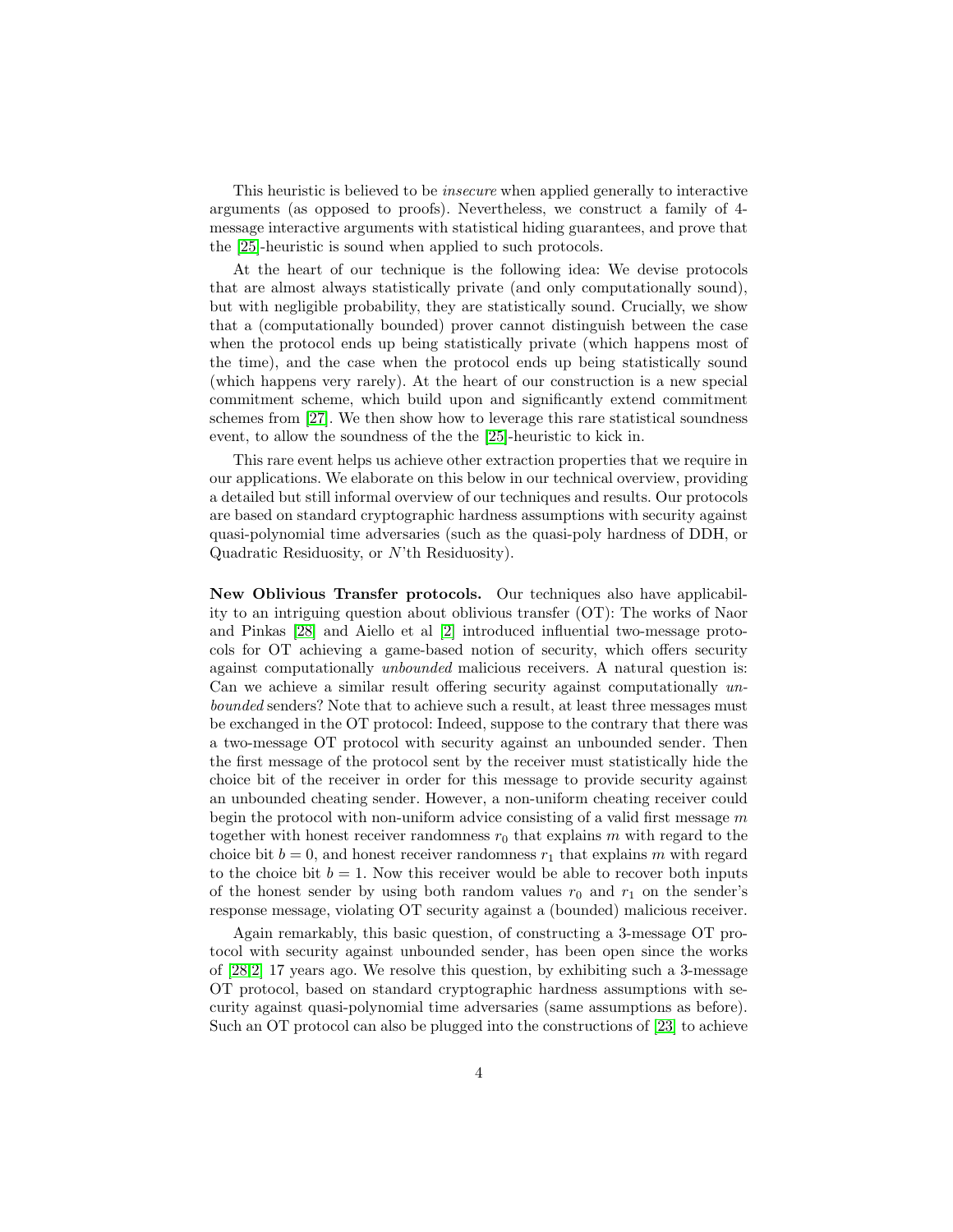three-message proofs for NP (as opposed to arguments) achieving delayed-input distributional weak ZK, witness hiding and strong witness indistinguishability.

Our techniques also apply to other well-studied questions about OT, even in the two-message setting with security against unbounded receivers. It has long been known that the two-message OT protocols of [\[28](#page-31-2)[,2\]](#page-29-4) do not rule out selective failure attacks. For example, if two OTs are run in parallel, we do not know how to rule out the possibility that the sender can cause the OTs to abort if and only if the receiver's two choice bits are equal. Intuitively, this should not be possible in a secure OT, and the "gold standard" for preventing all such attacks for OT is to prove security via simulation. For two-message OT protocols, however, only super-polynomial simulation is possible, and this was recently formally established in [\[3\]](#page-29-5) but at the cost of sacrificing security against unbounded receivers. This sacrifice seems inherent: If an OT protocol has a super-polynomial simulator, then it seems that an unbounded malicious receiver can just "run the simulator" to extract the inputs of the sender. This presents a conundrum; perhaps simulation security and security against an unbounded malicious receiver cannot be simultaneously achieved.

In fact, we show that it is possible to construct a two-message OT protocol with both super-polynomial simulation security, and security against unbounded receivers.

## 1.1 Summary of Our Results

We construct several protocols with security properties assuming the existence of a quasi-poly secure OT, which can in turn be instantiated based on quasi-poly hardness of the DDH assumption [\[28\]](#page-31-2), or based on the quasi-poly hardness of  $QR$  or the N'th residuosity assumption [\[24,](#page-30-8)[21\]](#page-30-9). We first construct a two-message argument for NP with the following statistical hiding guarantees:

- 1. Our two-message argument is statistical witness indistinguishable. We note that prior to this work, we did not even know how to construct a 3-message statistical WI scheme.
- 2. Our two-message argument is statistical zero-knowledge with super-polynomial time simulation.<sup>[3](#page-4-0)</sup>
- 3. Our two-message argument is statistical weak zero-knowledge in the delayed input setting where the simulator has oracle access to the distinguisher, and where the instance is sampled from some distribution after the verifier sent the first message.

We also obtain the following results on oblivious transfer:

1. We construct a three-message OT protocol simultaneously satisfying superpolynomial simulation security, and security against a computationally unbounded sender.

<span id="page-4-0"></span><sup>&</sup>lt;sup>3</sup> We note that prior to this work, this was believed to be impossible to achieve via black-box reductions [\[11\]](#page-30-7).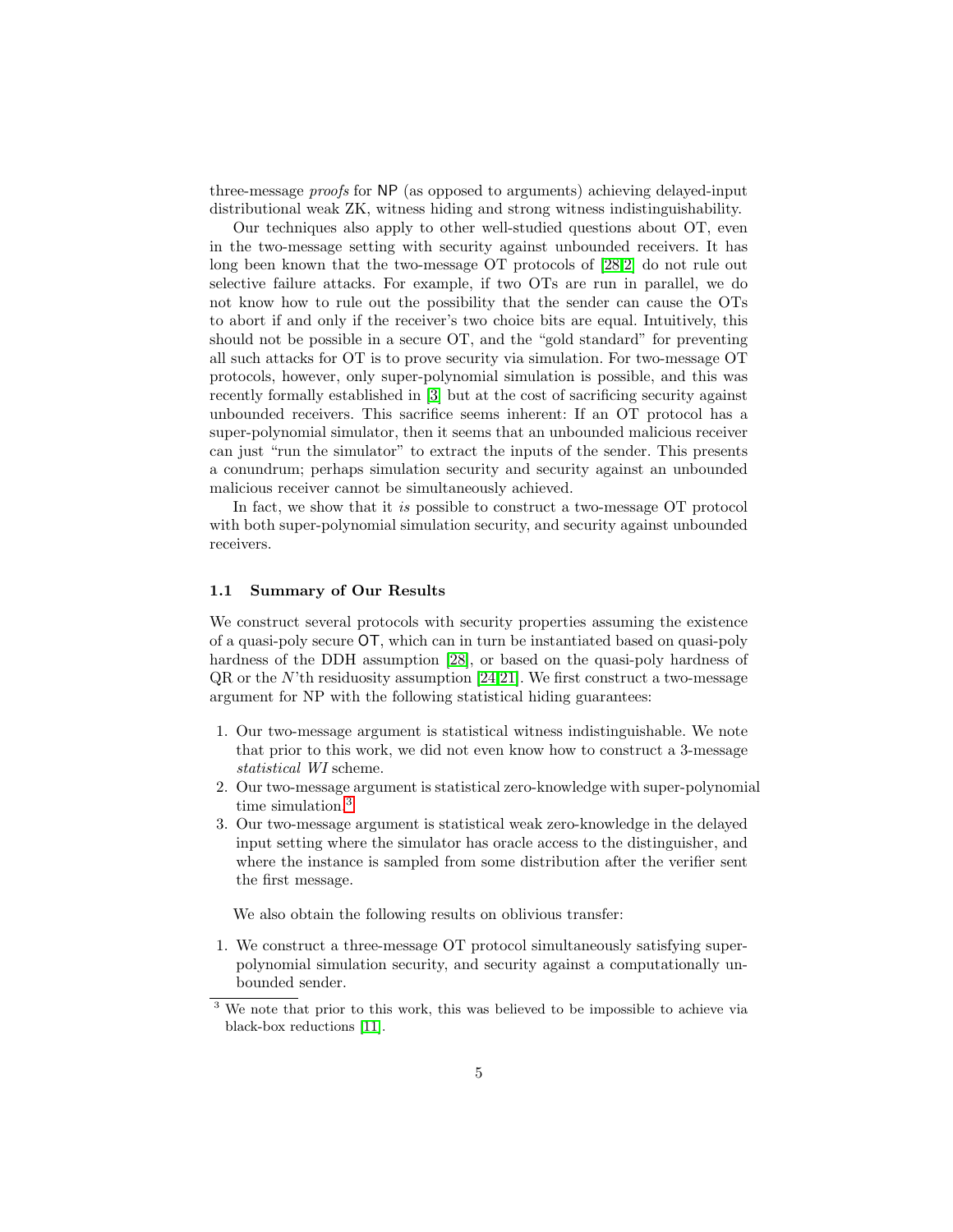2. We construct a two-message OT protocol simultaneously satisfying superpolynomial simulation security, and security against a computationally unbounded receiver.

#### 1.2 Other Related Work

Two message statistical witness indistinguishable arguments were constructed for specific languages admitting hash proof systems, by [\[17\]](#page-30-10). However, no twomessage statistical WI arguments were known for all of NP.

Two main approaches for reducing rounds in interactive proof systems have appeared in the literature. The first is due to Fiat and Shamir [\[16\]](#page-30-11), and the second is due to [\[25\]](#page-30-6) and is based on the [\[7\]](#page-29-3)-heuristic for converting multiprover interactive proofs to two-message arguments. The [\[25\]](#page-30-6)-heuristic is sound when applied to a *statistically sound* interactive proof, assuming the existence of a super-polynomial OT (or super-polynomially secure computational PIR) scheme. Very recently, [\[26,](#page-31-3)?] showed that the Fiat-Shamir heuristic is also sound when applied to to a *statistically sound* interactive proof, assuming the existence of a symmetric encryption scheme where the key cannot be recovered even with exponentially small probability (even after seeing encryptions of key-dependent messages).[4](#page-5-0)

The works of [\[23,](#page-30-3)[3\]](#page-29-5) are closely related to our work. They assume the existence of a quasi-poly secure oblivious transfer (OT) scheme, and show how to convert any 3-message public-coin protocol which is zero-knowledge against semi-malicious verifiers, into a two-message protocol, while keeping (and even improving) the secrecy guarantees. However, these works do not yield statistical privacy, which is the focus of the present work. More specifically, these works apply the [\[25\]](#page-30-6)-heuristic to 3-message public-coin proofs that are zero-knowledge against semi-malicious verifiers, to obtain their resulting two-message protocols. We note that since they start with a statistically sound proof they obtain only computational hiding guarantees, and after applying the [\[25\]](#page-30-6)-heuristic, their resulting two-message protocols are only *computationally sound* (in addition to being only computational hiding).

In contrast, in this work we construct two-message arguments with statistical hiding guarantees. More specifically, we do this by constructing a 4-message interactive argument with statistical hiding guarantees, and converting it into a two-message computationally sound protocol by applying the [\[25\]](#page-30-6)-heuristic to it.

# 2 Overview of Techniques

Our starting point is the [\[25\]](#page-30-6)-heuristic, which shows how to compress public coin interactive proofs into two-message arguments. We note that this heuristic is based on the heuristic introduced in [\[7\]](#page-29-3) (and explored in [\[1\]](#page-29-6)), which converts

<span id="page-5-0"></span><sup>4</sup> Their actual assumption is a bit more complex and we refer to [?] for details.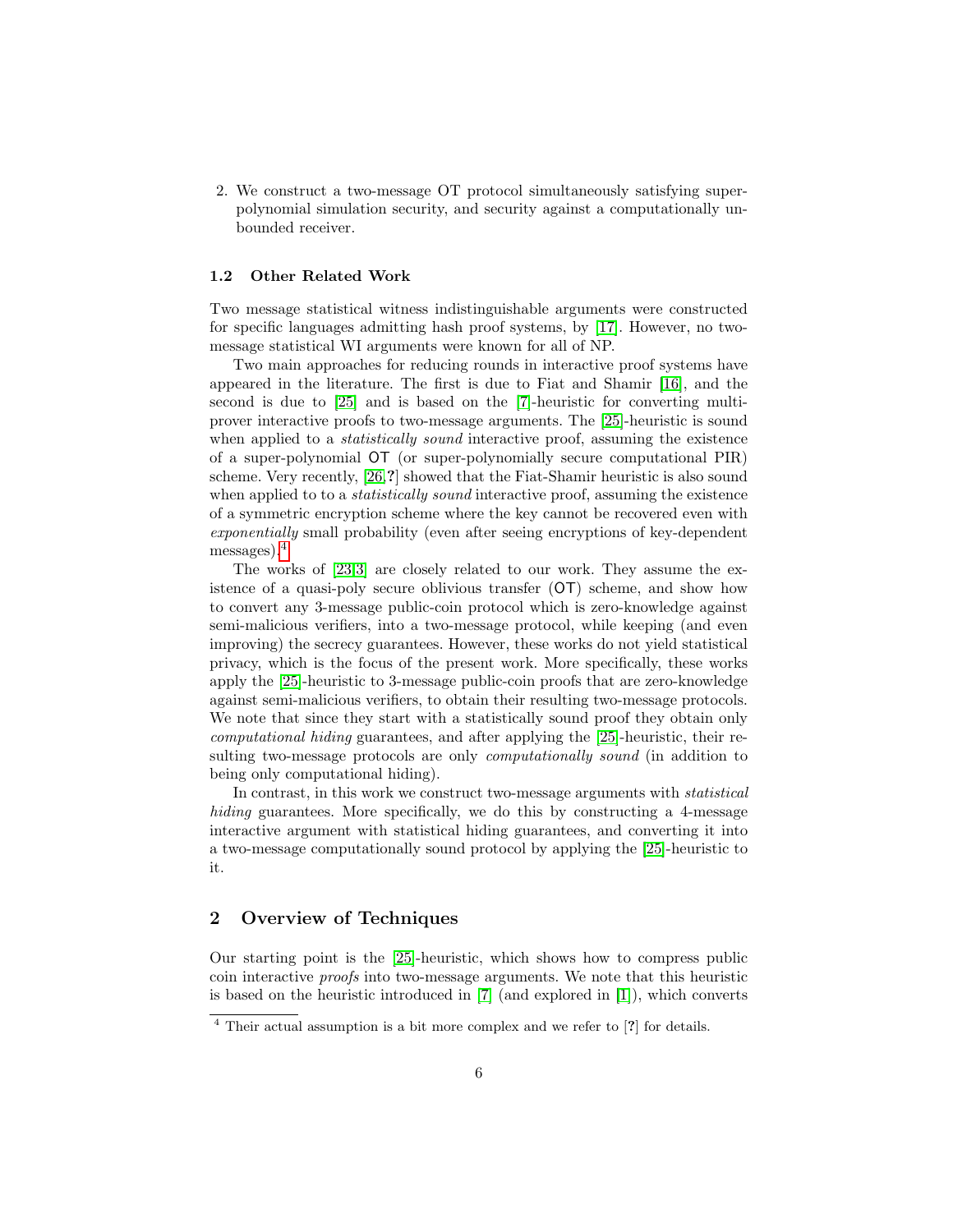multi-prover interactive proofs into two-message arguments. We note that the [\[25\]](#page-30-6)-heuristic is only known to be sound when applies to interactive proofs (and believed not to be sound when applied to general interactive arguments).

Recently, [\[23,](#page-30-3)[3\]](#page-29-5) proved that this heuristic also preserves (and even enhances) privacy. Our strategy will be to follow this blueprint, but in the statistical setting. This becomes quite tricky in the statistical setting because we do not have interactive proofs for NP with statistical privacy guarantees. In particular, we do not have an interactive proof for NP which is statistical zero-knowledge against semi-malicious verifiers (which is the privacy guarantee needed in [\[23,](#page-30-3)[3\]](#page-29-5), but in the computational setting).

However, we do have an interactive argument which is statistical zero-knowledge against semi-malicious verifiers. We construct such an interactive argument of a specific form, and prove that the [\[25\]](#page-30-6)-heuristic is sound when applied to this interactive argument.

We begin by reviewing the techniques from [\[23](#page-30-3)[,3\]](#page-29-5), where we take as a running example the Blum protocol for Graph Hamiltonicity, which is known to be (computational) zero-knowledge against semi-malicious verifiers.

#### 2.1 First Attempt: Compressing the Blum Protocol via OT

In what follows, we recall the two-message protocol from [\[23,](#page-30-3)[3\]](#page-29-5) (with computational privacy guarantees), which makes use of the following two components:

- A three-message proof for Graph Hamiltonicity, due to Blum [\[9\]](#page-30-12). Denote its three messages by  $(a, e, z)$ , which can be parsed as  $a = \{a_i\}_{i \in [\kappa]}, e = \{e_i\}_{i \in [\kappa]}$ and  $z = \{z_i\}_{i \in [\kappa]}$ . Here for each  $i \in [\kappa]$ , the triplet  $(a_i, e_i, z_i)$  are messages corresponding to an underlying Blum protocol with a single-bit challenge (i.e., where  $e_i \in \{0,1\}$ ). We also denote by  $f_1$  and  $f_2$  the functions that satisfy  $a_i = f_1(x, w; r_i)$  and  $z_i = f_2(x, w, r_i, e_i)$ , for answers provided by the honest prover, and where  $r_i$  is uniformly chosen randomness.
- $\circ$  Any two-message oblivious transfer protocol, denoted by  $(OT_1, OT_2)$ , which is secure against malicious PPT receivers, and malicious senders running in time at most  $2^{|z|}$ . For receiver input b and sender input messages  $(M^0, M^1)$ , we denote the two messages of the OT protocol as  $\mathsf{OT}_1(b)$  and  $\mathsf{OT}_2(M^0,M^1)$ . We note that  $\mathsf{OT}_2(M^0, M^1)$  also depends on the message  $\mathsf{OT}_1(b)$  sent by the receiver. For the sake of simplicity, we omit this dependence from the notation.

Given these components, the two-message protocol  $\langle P, V \rangle$  (from [\[23,](#page-30-3)[3\]](#page-29-5)) is described in [Figure 1.](#page-7-0)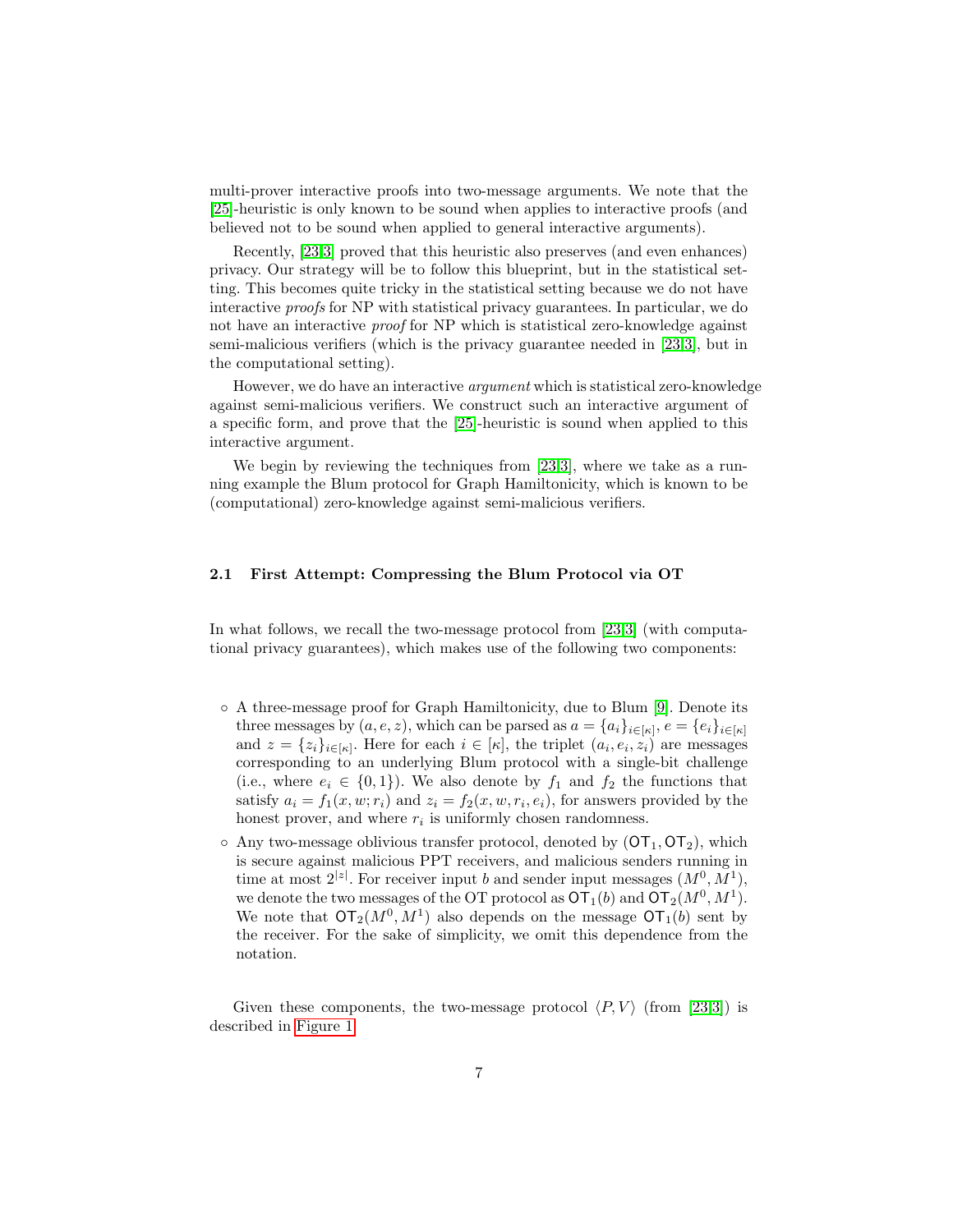#### Preliminary Two-Message Protocol from [\[23](#page-30-3)[,3\]](#page-29-5)

- $\circ$  For  $i \in [\kappa], V$  picks  $e_i \stackrel{\$}{\leftarrow} \{0,1\},$  and sends  $\mathsf{OT}_{1,i}(e_i)$  in parallel. Each  $e_i$  is encrypted with a fresh OT instance.
- $\circ$  For  $i \in [\kappa], P$  computes  $a_i = f_1(x, w; r_i), z_i^{(0)} = f_2(x, w, r_i, 0), z_i^{(1)} =$  $f_2(x, w, r_i, 1)$ . The prover P then sends  $a_i, \mathsf{OT}_{2,i}(z_i^{(0)}, z_i^{(1)})$  in parallel for all  $i \in [\kappa]$ .
- $\circ$  The verifier V recovers  $z_i^{(e_i)}$  from the OT, and accepts if and only if for every  $i \in [\kappa]$ , the transcript  $(a_i, e_i, z_i^{(e_i)})$  is an accepting transcript of the underlying Σ-protocol.

<span id="page-7-0"></span>Fig. 1. Preliminary two-message protocol

Soundness It was proven in [\[25,](#page-30-6)[23,](#page-30-3)[3\]](#page-29-5) that such a transformation from any public-coin interactive proof to a two-round argument preserves soundness against adaptive PPT provers, who may choose the instance adaptively depending upon the message sent by the verifier.

Can we Achieve Statistical Privacy Against Malicious Verifiers? Let us now analyze the privacy of the protocol in [Figure 1.](#page-7-0) The work of [\[23,](#page-30-3)[3\]](#page-29-5) showed that the protocol in [Figure 1](#page-7-0) satisfies computational witness indistinguishability, as well as other stronger (computational) privacy guarantees against malicious verifiers. Their proofs rely on the security of OT against malicious receivers, as well as the zero-knowledge property of the underlying Blum proof, when restricted to semi-malicious verifiers.

As we already described, the focus of this paper is achieving statistical privacy. To this end, we take a closer look at the Blum protocol.

Background. Recall that in the (parallel repetition of the) Blum protocol, for each index  $i \in [\kappa]$ ,  $a_i$  consists of a statistically binding commitment to a random permutation  $\pi$  and the permuted graph  $\pi(G)$ , where G denotes the input instance with Hamiltonian cycle H. Then, if the verifier challenge  $e_i = 0$ , the prover computes  $z_i$  as a decommitment to  $(\pi, \pi(G))$ , and the verifier accepts if and only if the graph G was correctly permuted. On the other hand, if  $e_i = 1$ , the prover computes  $z_i$  as a decommitment only to the edges of the Hamiltonian Cycle  $\pi(H)$  in  $\pi(G)$ , and the verifier accepts if and only if the revealed edges are indeed a Hamiltonian Cycle.

In an quest for statistical privacy, we notice the following properties about the protocol in [Figure 1:](#page-7-0)

1. A single parallel repetition of the underlying Blum proof only satisfies computational zero-knowledge. This is because it uses a statistically binding, computationally hiding commitment to generate the first message  $\{a_i\}_{i\in[\kappa]}$ . An unbounded malicious verifier that breaks the commitment in  ${a_i}_{i\in[k]}$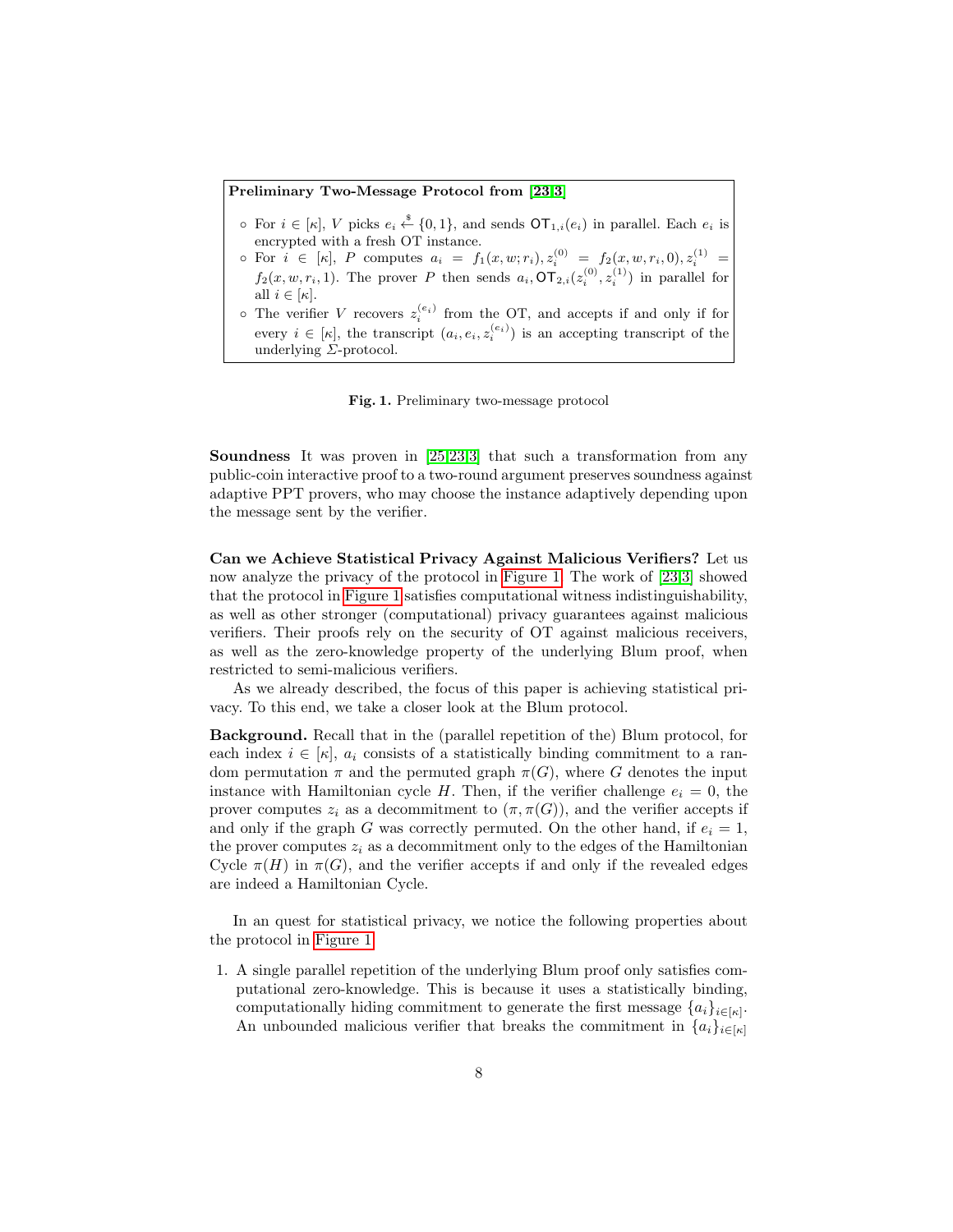can in fact, extract  $\pi$ , and therefore obtain the witness (i.e., the Hamiltonian cycle) from any honest prover.

2. The underlying OT protocols [\[28](#page-31-2)[,21\]](#page-30-9) used in the protocol of [Figure 1](#page-7-0) are already statistically private against malicious receivers. This implies that the messages  $\{z_i^{(1-e_i)}\}_{i\in[\kappa]}$  are *statistically hidden* from any malicious verifier.

As a result of (1) above, the protocol in [Figure 1](#page-7-0) is also only computationally private. At this point, it is clear that the main bottleneck towards achieving statistical privacy against malicious verifiers, is the computationally hiding commitment in the message  $\{a_i\}_{i\in[\kappa]}$ . A natural first idea is then to replace this commitment with a statistically hiding commitment.

To this end, we consider a modified version of the underlying Blum protocol, which is the same as the original Blum protocol, except that it uses a statistically hiding, computationally binding commitment. Such a commitment must contain two-messages in order to satisfy binding against non-uniform PPT provers. Therefore, our modified version of the Blum protocol has four messages, where in the first message, for  $i \in [\kappa]$ , the verifier sends the first message  $q_i$  of a statistically hiding, computationally binding commitment. Next, the prover responds with  $a_i$  consisting of the committer message in response to  $q_i$ , committing to values  $(\pi_i, \pi_i(G))$ . The next messages  $\{e_i\}_{i \in [\kappa]}$  and  $\{z_i\}_{i \in [\kappa]}$  remain the same as before. It is not hard to see that the resulting four-message modified Blum protocol satisfies statistical zero-knowledge against semi-malicious verifiers.

Let us again compress this four-message protocol using the same strategy as before, via two-message OT. That is, the verifier sends in parallel  $\{q_i, \text{OT}_{1,i}(e_i)\}_{i \in [\kappa]},$ and the prover responds with  $\{a_i, \text{OT}_{2,i}(z_i^{(0)}, z_i^{(1)})\}_{i \in [\kappa]}$ . In this case, because of the statistical hiding of the commitments and the statistical sender security of OT, the proof in [\[23,](#page-30-3)[3\]](#page-29-5) can be easily extended to achieve statistical witness indistinguishability.

One may now hope that the analysis in [\[25,](#page-30-6)[23,](#page-30-3)[3\]](#page-29-5) can be used to prove that the resulting protocol also remains sound against PPT provers. Unfortunately, as we noted above, the proof of soundness [\[25](#page-30-6)[,23,](#page-30-3)[3\]](#page-29-5) crucially relies on the fact that the starting protocol is a proof (as opposed to an argument). More specifically, the soundness proof in previous works goes through as follows: Consider for simplicity the case of a single repetition, and suppose a cheating prover, on input the verifier message  $\mathsf{OT}_1(e^*)$ , outputs  $x^* \notin L$ , together with a message  $(a^*, \text{OT}_2(z^*))$ , such that the verifier accepts with probability  $\frac{1}{2} + \frac{1}{\text{poly}(\kappa)}$ . Intuitively, since for any  $x^* \notin L$  and any  $a^*$ , there exists at most one unique value of receiver challenge  $e^*$ , for which there exists a  $z^*$  that causes the verifier to accept, this means that  $a^*$  consists of a commitment that *encodes* the receiver challenge e ∗ . By using an OT scheme that is secure against adversaries that can break the commitment within  $a^*$ , a cheating prover can be used to contradict receiver security of OT. This proves that a single parallel execution of the protocol in [Figure 1](#page-7-0) has soundness  $\frac{1}{2} + \text{negl}(\kappa)$ . The same argument can be generalized to prove that no adaptive PPT prover  $P^*$  can cheat with non-negligible probability when we perform  $\kappa$  parallel repetitions. More specifically, the reduction can use any prover that cheats with non-negligible probability to guess the  $\kappa$ -bit chal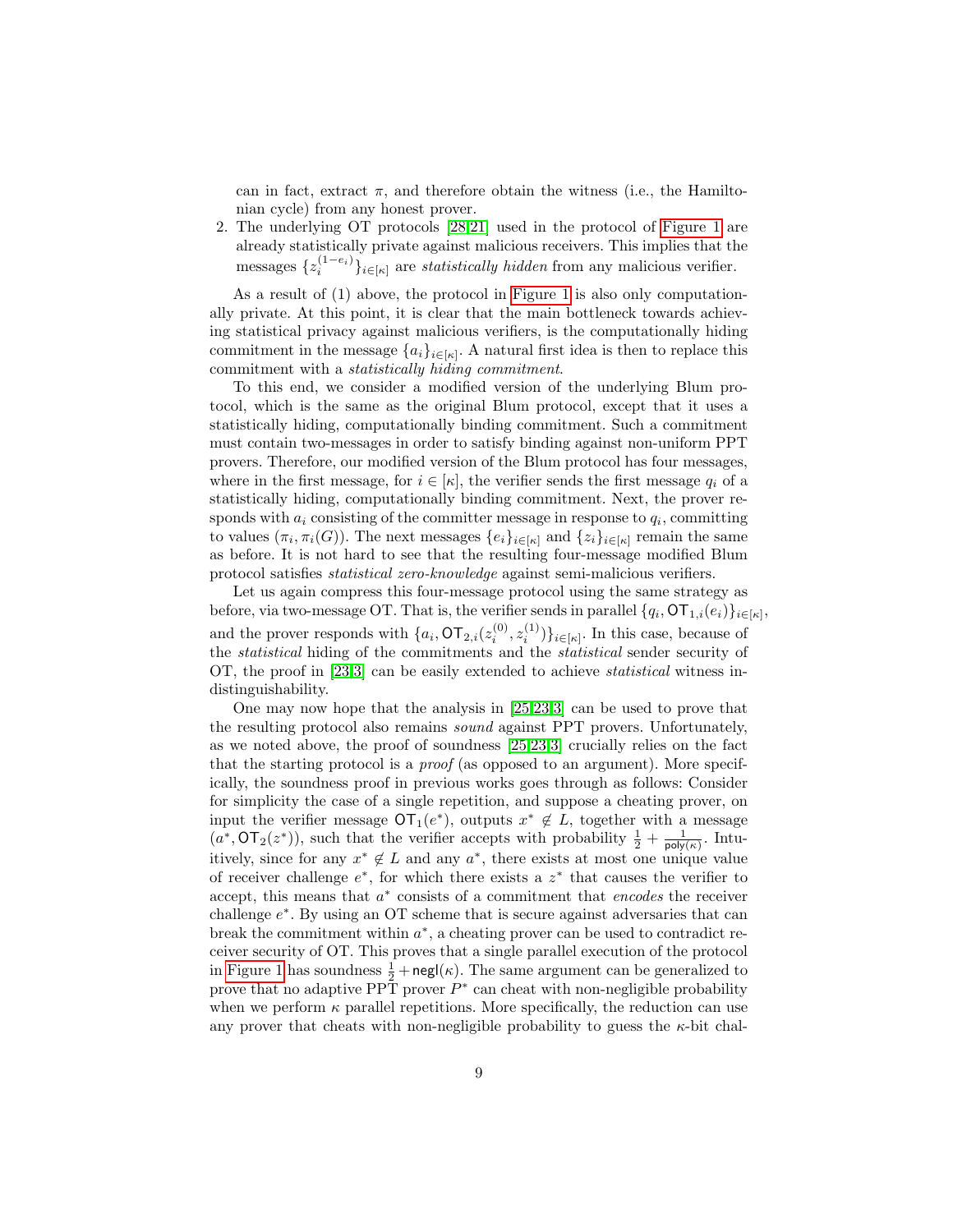lenge e with non-negligible probability, contradicting the security of  $\kappa$  parallel repetitions of OT.

This proof crucially relies on the fact that the commitment is statistically binding. This is no longer true for the four-message modified version of the Blum protocol described above. In fact, the problem runs deeper: Note that what we seem to need for this approach to work is a *proof* that satisfies *statistical* ZK against semi-malicious verifiers, however, such proofs are unlikely to exist for all of NP (see, e.g. [\[30\]](#page-31-4)). Therefore, the only remaining option, if we follow this approach, is to find a way to compress some form of statistical ZK argument while preserving soundness.

## 2.2 Compressing Interactive Arguments While Preserving Soundness

The problem of compressing general interactive arguments while preserving soundness has been a question of broader interest, even in the context of delegating computation. In this paper, unlike the setting of delegation, we are not concerned with the succinctness of our arguments. Yet, there are no previously known approaches to compressing any types of interactive argument systems that are not also proofs.

In this paper, we develop one such approach. Our high-level idea is as follows: Since we already ruled out constructing a proof that satisfies statistical ZK against semi-malicious verifiers, we will instead construct an argument that satisfies statistical ZK against semi-malicious verifiers. But this argument will have the property that with a small probability, it will in fact be a proof! Furthermore, no cheating prover will be able to differentiate the case when it is an argument from the case when it is a proof. In other words, we will ensure that any cheating prover that outputs  $x^* \notin L$  together with an accepting proof with non-negligible probability in the original protocol, will continue to do so with non-negligible probability even when it is in proof mode. Upon switching to proof mode, we can apply the techniques of [\[25\]](#page-30-6) to argue soundness and obtain a contradiction.

Our main technical tool that will help us realize the above outline will be a two-message statistically-hiding extractable commitment scheme, which we now describe.

Main Tool: Statistically Hiding Extractable Commitments Our construction of statistically hiding, extractable commitments is obtained by building on the recent work of Khurana and Sahai [\[27\]](#page-31-1).

They construct an extractable computationally hiding commitment scheme, which is completely insecure against unbounded malicious receivers. The underlying idea behind their work, which we will share, is the following: In their commitment scheme, with a negligible probability,  $2^{-m}$  for  $m = \Omega(\log \kappa)$ , the message being committed to is transmitted to the receiver. Otherwise, with overwhelming probability  $1 - 2^{-m}$ , the receiver obtains an actual (statisticallybinding) commitment to the message. Crucially, the committer does not know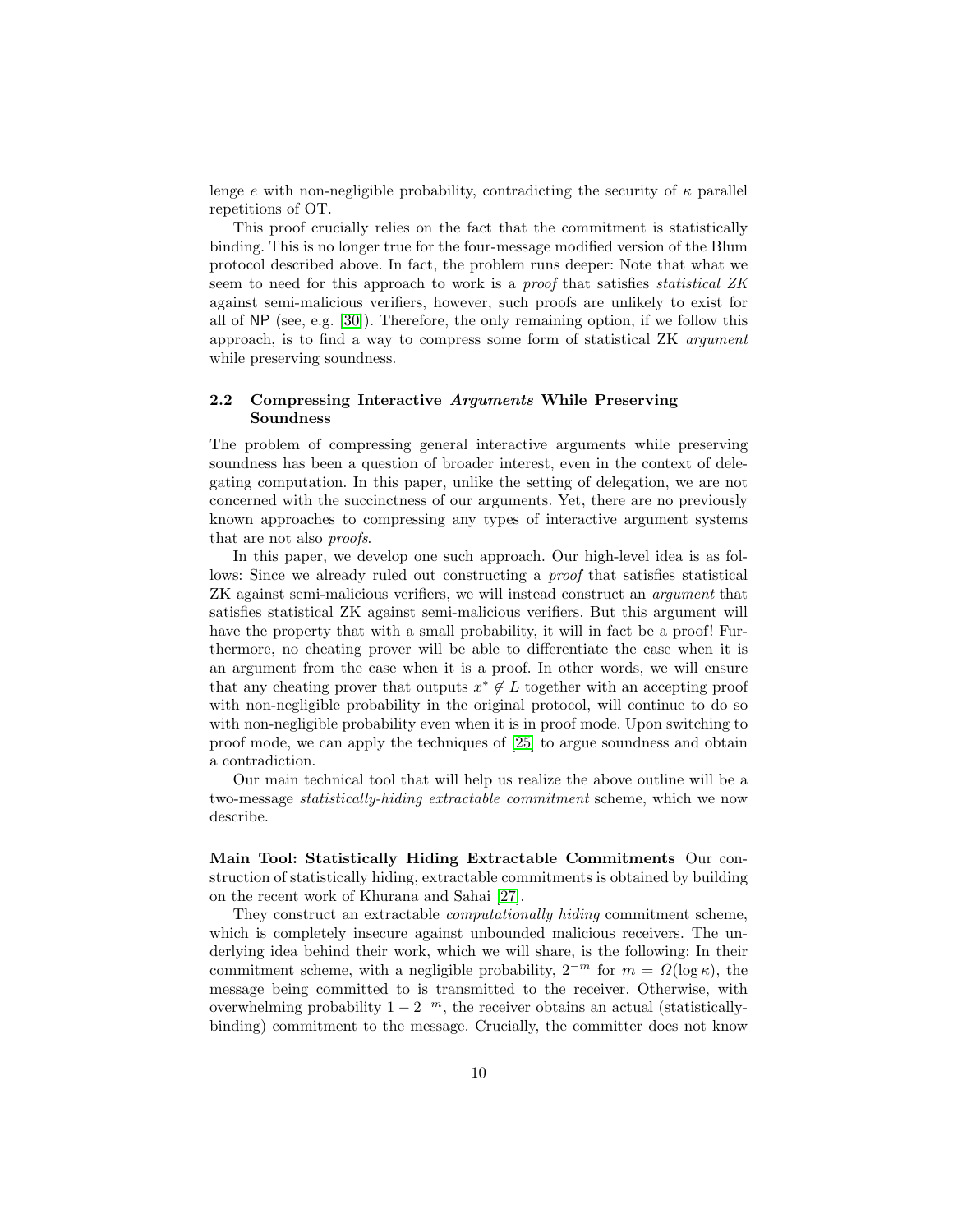which case occurs – whether its message was transmitted to the receiver or not. In this way, their commitment can be seen as an unusually noisy erasure channel. Our commitment will work to achieve the same goal, but crucially we will seek to achieve a statistically hiding commitment.

The reason why the work of [\[27\]](#page-31-1) was inherently limited to achieving only computational hiding is because of the way they implement the erasure channel described above: In their work, this was implemented using a two-message secure computation protocol, that implemented a coin-flipping procedure to provide the randomness underlying the erasure channel. Such two-message secure computation protocols only achieve computational hiding. Therefore, in our work, we must depart fundamentally from this method of implementing the erasure channel.

Basic Construction. In order to obtain a construction that essentially implements the erasure channel described above, we go back to the drawing board. Instead of implementing a sophisticated two-party computation using garbled circuits, we consider the following basic commitment scheme [\(Figure 2\)](#page-11-0) implemented using game-based oblivious transfer [\[28,](#page-31-2)[2,](#page-29-4)[24,](#page-30-8)[21\]](#page-30-9), with statistical sender security. We make the following observations about this protocol:

- Assuming statistical sender security of OT, this scheme is 1/2-hiding against malicious receivers (i.e.,  $r \neq$  ch happens with probability  $\frac{1}{2}$ , and in this case the message is statistically hidden from any malicious receiver).
- Assuming computational receiver security of OT, this scheme is computationally binding. That is, no malicious PPT committer, upon generating a commitment transcript, can successfully decommit it to two different values  $M_1 \neq M_2$ , except with negligible probability. This is because given such a committer, the reduction can use this committer to *deduce* that  $r \neq ch$ , which should be impossible except with negligible probability<sup>[5](#page-10-0)</sup>. A formal analysis can be found in the full version of the paper.

Our Construction. Recall that we would like a scheme where most transcripts  $(1-2^{-m}$  fraction of them) should be statistically hiding and the message should be completely lost. Moreover, we would like a  $2^{-m}$  fraction of transcripts to be statistically binding: in fact, it will suffice to directly reveal the message being committed in these transcripts to the receiver. Starting with the basic construction above, a natural way to achieve this is to commit to an XOR secret sharing of the message  $M$  via  $m$  parallel executions of the basic scheme described above. Formally, our construction is described in [Figure 3.](#page-12-0) This scheme satisfies the following properties:

◦ It remains computationally binding against malicious PPT committers, just like the basic scheme.

<span id="page-10-0"></span><sup>&</sup>lt;sup>5</sup> We note that this is different from guessing ch, which can be done with probability  $\frac{1}{2}$ : however, a cheating committer can not only guess ch but also *certify* via two valid decommitments to different messages that it guessed ch correctly, which is not allowed except with negligible probability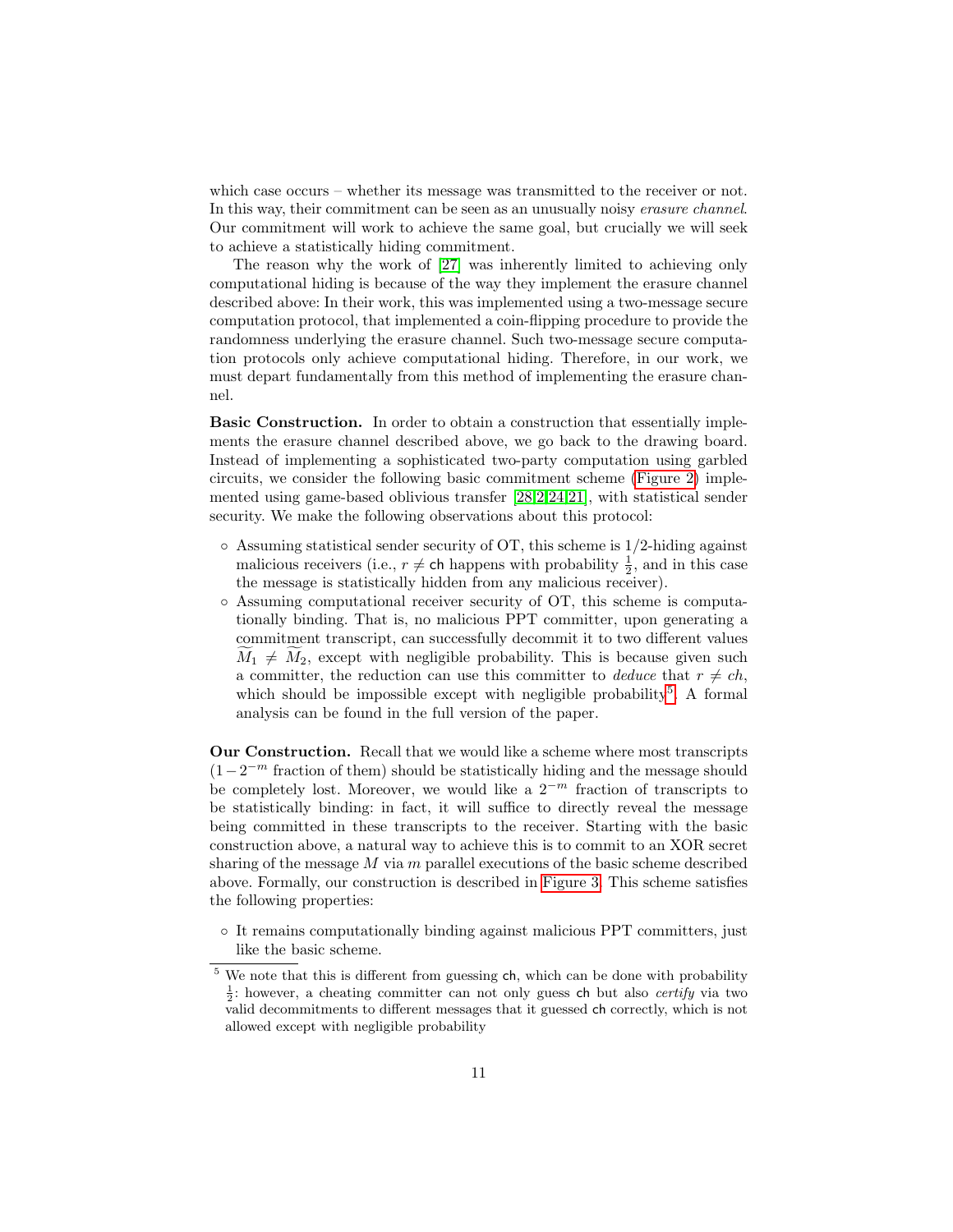**Committer Input:** Message  $M \in \{0,1\}^p$ , where  $p = \text{poly}(\kappa)$ . Commit Stage: Receiver Message.

- Pick challenge string ch  $\stackrel{\$}{\leftarrow}$  {0, 1}.
- $\circ$  Compute and send the first OT message  $\mathsf{OT}_1(\mathsf{ch}, r_1)$  using uniform randomness  $r_1$ .

Committer Message.

- ∘ Sample a random string  $r \stackrel{\$}{\leftarrow} \{0,1\}$ . Set  $M^r = M, M^{1-r} \stackrel{\$}{\leftarrow} \{0,1\}^p$ .
- Compute  $o_2 = \text{OT}_2(M^0, M^1; r_2)$  with uniform randomness  $r_2$ .
- $\circ$  Send  $(r, o_2)$ .

**Reveal Stage:** The committer reveals M, and both values  $(M^0, M^1)$  as well as the randomness  $r_2$ . The receiver accepts the decommitment to message  $M$  if and only if:

1.  $o_2 = \textsf{OT}_2(M^0, M^1; r_2),$ 2.  $M^r = M$ .

<span id="page-11-0"></span>

- Because the underlying OT is statistically hiding, our scheme is now (1 −  $2^{-m}$ )-statistically hiding against malicious receivers (i.e., it is not statistically hiding only in the case that  $r \neq ch$ , which happens with probability  $2^{-m}$ ).
- Most importantly, because of receiver security of the OT, no malicious PPT committer can distinguish the case where  $r =$  ch from the case where  $r \neq$  ch.<sup>[6](#page-11-1)</sup>

Modifying Blum to use Statistically Hiding Extractable Commitments Now, instead of plugging in any statistically hiding commitment scheme, we plug in the extractable statistically hiding commitment scheme of [Figure 3](#page-12-0) to generate messages  $\{q_i, a_i\}_{i \in [\kappa]}$ , with  $m = \Omega(\log \kappa)$ . This is formally described in [Section 5.1.](#page-22-0) By statistical hiding of the commitment, the resulting protocol is a statistical ZK argument. On the other hand, by the extractability of the commitment, (more specifically in the case where  $r = ch$ ), the protocol, in fact, becomes a proof. Furthermore, no cheating PPT prover can distinguish the case when r = ch from when  $r \neq$  ch. Looking ahead, like we already alluded to at the beginning of the overview, we will compress this while simultaneously ensuring that any malicious prover outputting an accepting transcript corresponding to  $x \notin L$  with noticeable probability when  $r \neq$  ch, must continue to do so even when  $r \neq$  ch. We will now analyze the soundness of the resulting protocol.

<span id="page-11-1"></span> $6$  This requires a more delicate argument, as well as reliance on  $2^m$ -security of the OT to ensure that a PPT cheating committer cannot bias  $r$  away from ch all the time.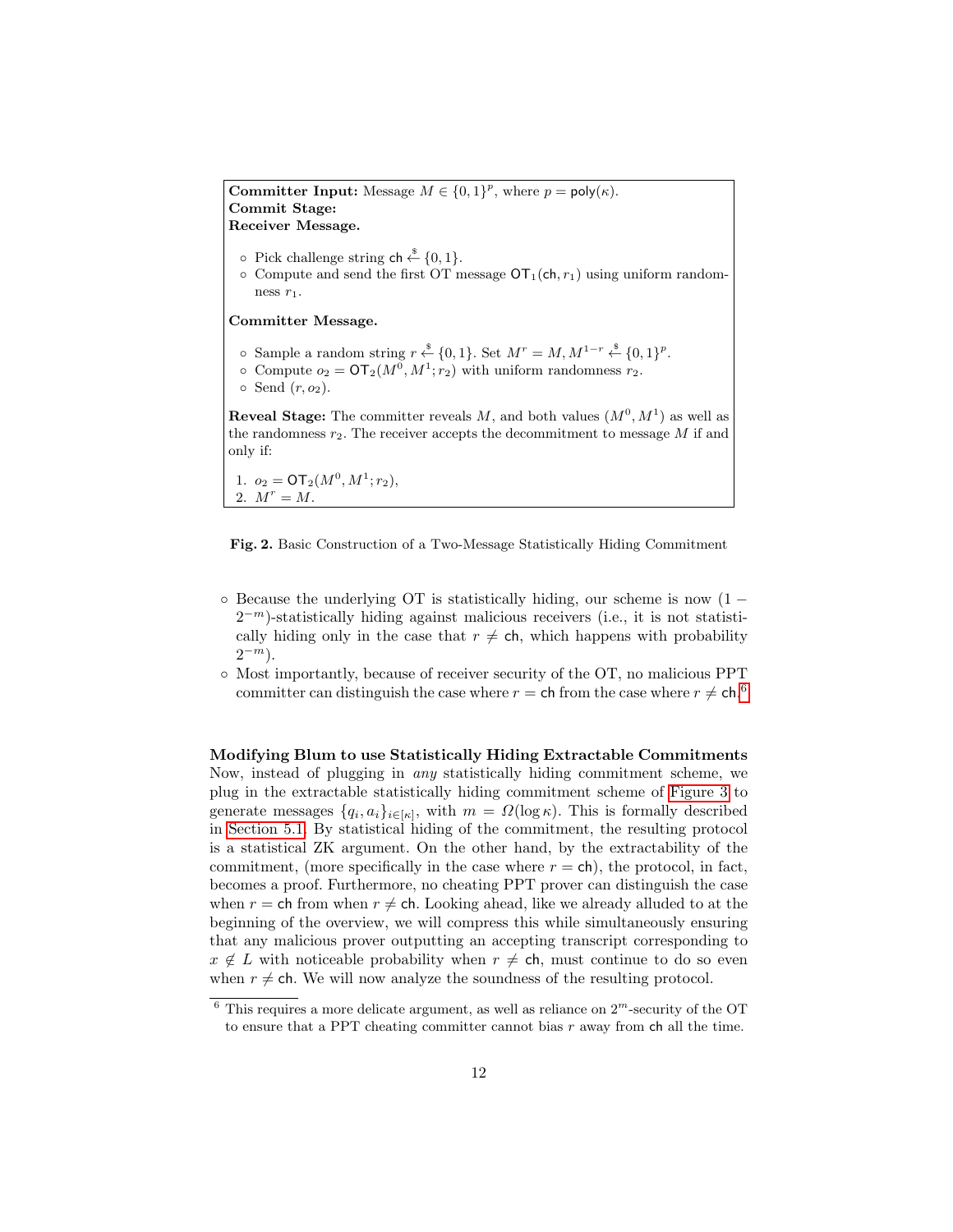Extraction parameter: m. Committer Input: Message  $M \in \{0,1\}^p$ . Commit Stage: Receiver Message.

∘ Pick challenge string  $\mathsf{ch} \overset{\hspace{0.1em}\mathsf{\scriptscriptstyle\$}}{\leftarrow} \{0,1\}^m$ .

- $\circ$  Sample uniform randomness  $\{r_{1,i}\}_{i\in[m]}$ .
- Compute and send  $\{OT_1(ch_i, r_{1,i})\}_{i \in [m]}$  using m instances of two-message OT.

#### Committer Message.

- $\circ$  Sample a random string  $r \stackrel{\$}{\leftarrow} \{0,1\}^m$ .
- For every  $i \in [m]$  and every  $b \in \{0,1\}$ , sample  $M_i^b \stackrel{\$}{\leftarrow} \{0,1\}^p$  subject to  $\bigoplus_{i\in[m]} M_i^{r_i} = M.$
- For every  $i \in [m]$  compute  $o_{2,i} = \text{OT}_2(M_i^0, M_i^1; r_{2,i})$  with uniform randomness  $r_{2,i}$ .
- Send  $(r, \{o_{2,i}\}_{i \in [m]})$ .

**Reveal Stage:** The committer reveals  $M$ , and all values  $\{M_i^0, M_i^1\}_{i \in [m]}$  as well as the randomness  $r_{2,i}$ . The receiver accepts the decommitment to message M if and only if:

1. For all  $i \in [m]$ ,  $o_{2,i} = \textsf{OT}_2(M_i^0, M_i^1; r_{2,i}),$ 2.  $\bigoplus_{i \in [m]} M_i^{r_i} = M$ .

<span id="page-12-0"></span>

Arguing Soundness of the Compressed Protocol We show that the resulting protocol remains sound against cheating PPT provers. While we also achieve a variant of adaptive soundness, for the purposes of this overview we restrict ourselves to proving soundness against non-adaptive provers that output the instance x before the start of the protocol.

At a high level, we will begin by noting that a cheating prover that first outputs  $x \notin L$  together with an accepting proof with probability  $p = \frac{1}{\text{poly}(\kappa)}$ , cannot distinguish the case when  $r =$  ch from the case when  $r \neq$  ch by the property of the extractable commitment. Moreover, such a prover must continue to generate accepting transcripts for  $x \notin L$  with probability at least  $\frac{1}{\text{poly}(\kappa)}$  even in case  $r = ch^7$  $r = ch^7$  Although the event  $r = ch$  only occurs with negligible probability, we use the extractor of extcom to amplify this probability by making many queries to the prover. The extractor then outputs a transcript of the proof (corresponding

<span id="page-12-1"></span><sup>7</sup> Ensuring this requires the decommit phase of the extractable commitment to be publicly verifiable, without the receiver needing to maintain any state from the commit phase. This is for technical reasons, specifically, public verifiability of the decommit phase is required to check whether a transcript is accepting or rejecting even while obtaining the receiver message for the extractable commitment, externally.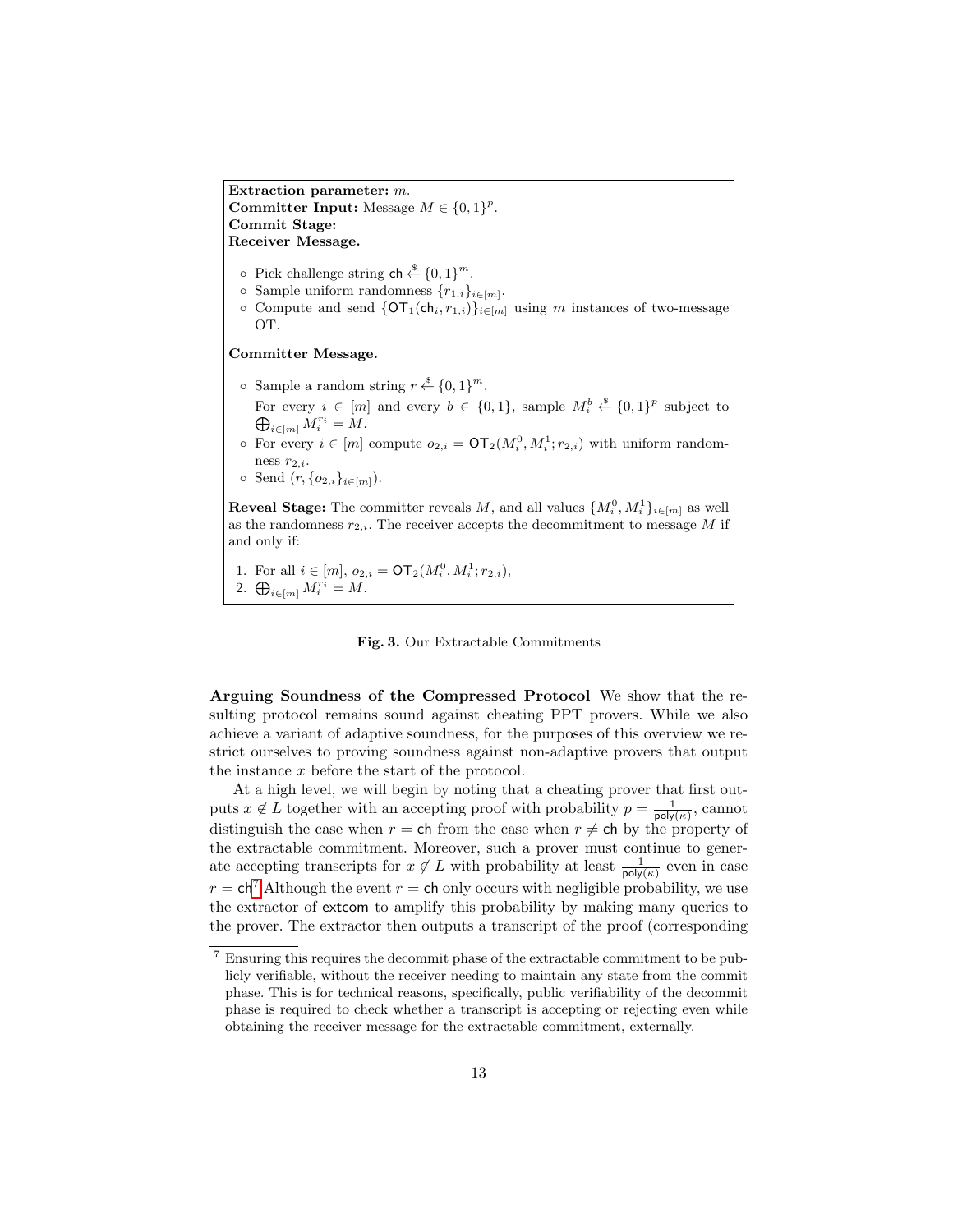to  $r = ch$ , together with the values committed in all messages corresponding to the extractable commitment. This requires the oblivious transfer used for such compression to be hard against adversaries running in time large enough to enable extraction from the extcom. Additional details of our construction can be found in [Section 5.2.](#page-23-0)

In fact, we notice that our technique is more generally applicable. In particular, we focus on applications to some natural questions about oblivious transfer.

#### 2.3 Applications to OT

OT Secure against Unbounded Senders While we have long known twomessage OT protocols with game-based security against unbounded malicious receivers and PPT malicious senders [\[28](#page-31-2)[,2,](#page-29-4)[24,](#page-30-8)[21\]](#page-30-9), the following natural, extremely related question has remained unanswered so far. Can we construct three-message oblivious transfer with game-based security against unbounded malicious senders and non-uniform PPT malicious receivers?

It is clear that a minimum of three rounds is required for this task, since in any two message protocol in the plain model secure against non-uniform receivers, the first message must unconditionally bind a malicious receiver to a single choice bit (as otherwise a cheating receiver may obtain non-uniformly, a receiver message as well as randomness that allows opening this message to two different bits). In order to achieve such oblivious transfer, we explore a very natural approach: [\[32\]](#page-31-5) suggested the following way to information-theoretically reverse any ideal OT protocol (with receiver message denoted by  $\mathsf{OT}_R$  and sender message denoted  $\sigma(\mathsf{T}_S)$ , by adding single round (Refer to [Figure 4\)](#page-13-0).

Sender Input: Message bits  $x_0, x_1$ . Receiver Input: Choice bit b.  $\circ$  Sender Message. Sample  $x'_0, x'_1 \stackrel{\$}{\leftarrow} \{0,1\}^2$  and  $r_S$  uniformly at random. Set  $c = x'_0 \oplus x'_1$ , and send  $m_S = \textsf{OT}_R(c; r_S)$ . ◦ Receiver Message. • Sample input (single-bit) messages  $m_0, m_1$  uniformly at random such that  $m_0 \oplus m_1 = b$ . • Send  $m_R = \textsf{OT}_S(m_0, m_1; r_R)$ . ◦ Sender Message. • Obtain output a of the two-message OT using  $(m_R, r_S)$ . • Send  $z = a \oplus x'_0, z_0 = x'_0 \oplus x_0, z_1 = x'_1 \oplus x_1.$ 

• **Receiver Output:** The receiver outputs  $y = (z \oplus z_b \oplus m_0)$ .

<span id="page-13-0"></span>Fig. 4. Oblivious Transfer Reversal

If we did manage to somehow reverse the two-message OT protocols of [\[28,](#page-31-2)[2,](#page-29-4)[24,](#page-30-8)[21\]](#page-30-9) using such a reversal, then clearly we would obtain a three-message protocol with game-based security against unbounded senders and malicious PPT receivers.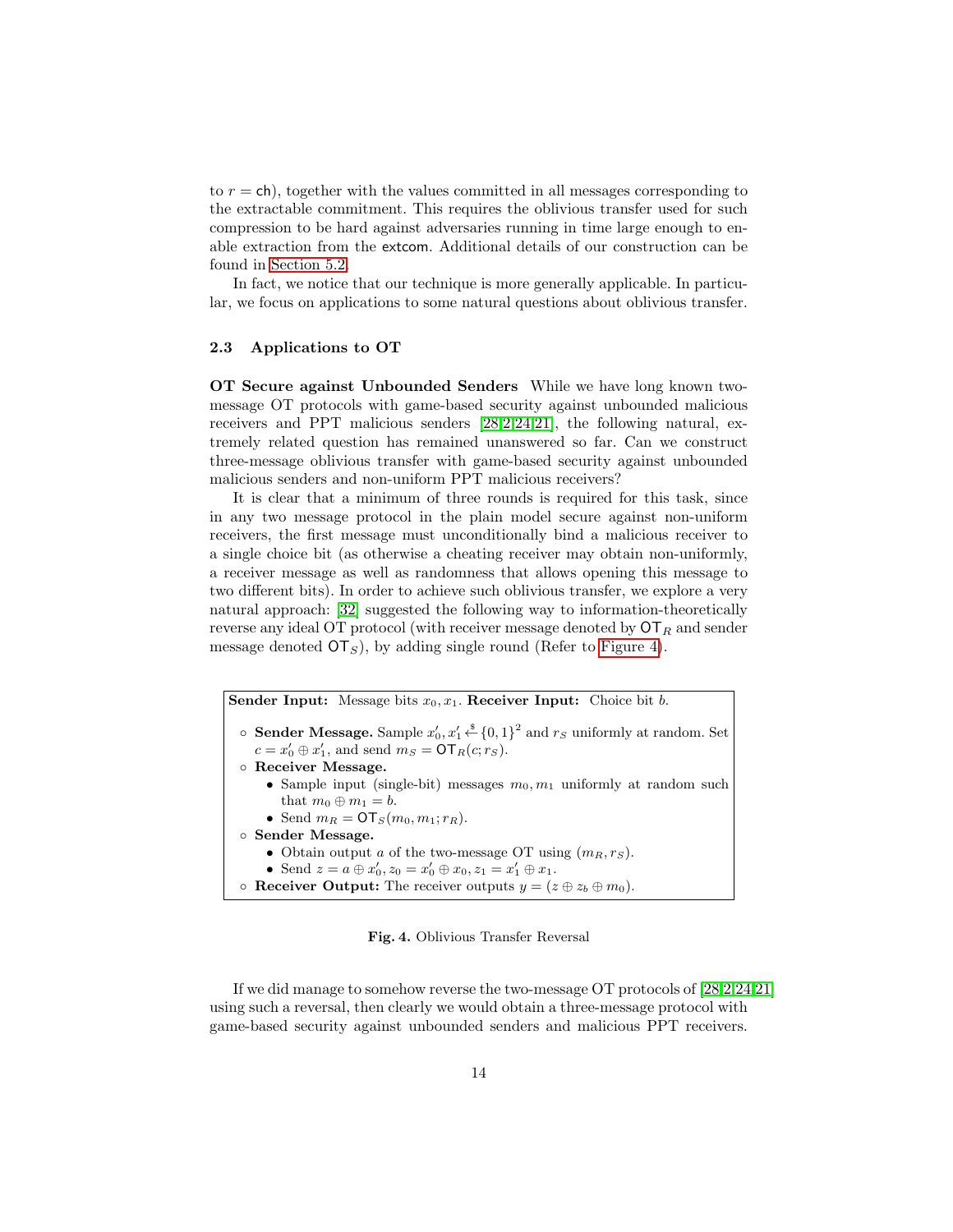However, surprisingly, proving game-based security of the protocol obtained by reversing [\[28,](#page-31-2)[2,](#page-29-4)[24,](#page-30-8)[21\]](#page-30-9) appears highly non-trivial, and in fact it is not clear if such security can be proven at all. More specifically, the security reduction against a malicious receiver for the resulting 3 round protocol must make use of a cheating receiver to contradict an assumption. To do this, it must obtain the sender's first message externally, but since the reduction no longer knows the randomness used for computing this message, it is unclear how such a reduction would be able to complete the third message of the protocol in [Figure 4.](#page-13-0) Indeed, this problem occurs because the original OT lacks any form of simulation security against malicious senders.

Our solution is to strengthen security of the underlying OT in order to make this transformation go through. As we already noted, this also turns out to be related to the problem of preventing selective failure attacks in 2-message OT.

We construct a two-message simulatable variant of oblivious transfer, with security against unbounded receivers, as well as (super-polynomial) simulation security against both malicious senders and malicious receivers  $8$ .

Given such a protocol, the security reduction described above is able to use the underlying simulator to extract the inputs of the adversary, in order to complete the three-message OT reversal described in [Figure 4.](#page-13-0)

Simulation-Secure Two-Message Oblivious Transfer The first question is, whether it is even possible to obtain two-message oblivious transfer, with unbounded simulation security against malicious senders as well as malicious receivers, while preserving security against unbounded malicious receivers. We will achieve this by bootstrapping known protocols that already satisfy superpolynomial simulation security against malicious receivers, to also add simulation security against malicious senders.

At first, such a definition may appear self-contradictory: if there exists a black-box simulator against that is able to extract both inputs of the malicious sender, then in a two-message protocol, an unbounded receiver may also be able to learn both inputs of the sender by running such a simulator – thereby blatantly violating sender security.

Our key differentiation between the simulator and a malicious receiver, that will block the above intuition from going through, will again be that the simulator can access the sender superpolynomially many times, while an unbounded malicious receiver will only be able to participate in (unbounded, but) polynomially many interactions with the sender.

That is, our protocol will be designed such that, with a small probability  $2^{-m}$ , the sender will be forced to reveal both his inputs to the receiver<sup>[9](#page-14-1)</sup>. On the other hand, with probability  $1 - 2^{-m}$ , the sender message that does not correspond to the receiver's choice bit, will remain statistically hidden. And again, most

<span id="page-14-0"></span><sup>8</sup> We note that existing two-message protocols [\[28,](#page-31-2)[2,](#page-29-4)[24,](#page-30-8)[21\]](#page-30-9) with security against unbounded receivers do not satisfy simulation-based security against malicious senders.

<span id="page-14-1"></span><sup>&</sup>lt;sup>9</sup> This will be achieved by having the sender send a statistically private argument described in the previous section, proving that he computed the message correctly. Such an argument will also enable extraction of the witness with probability  $2^{-m}$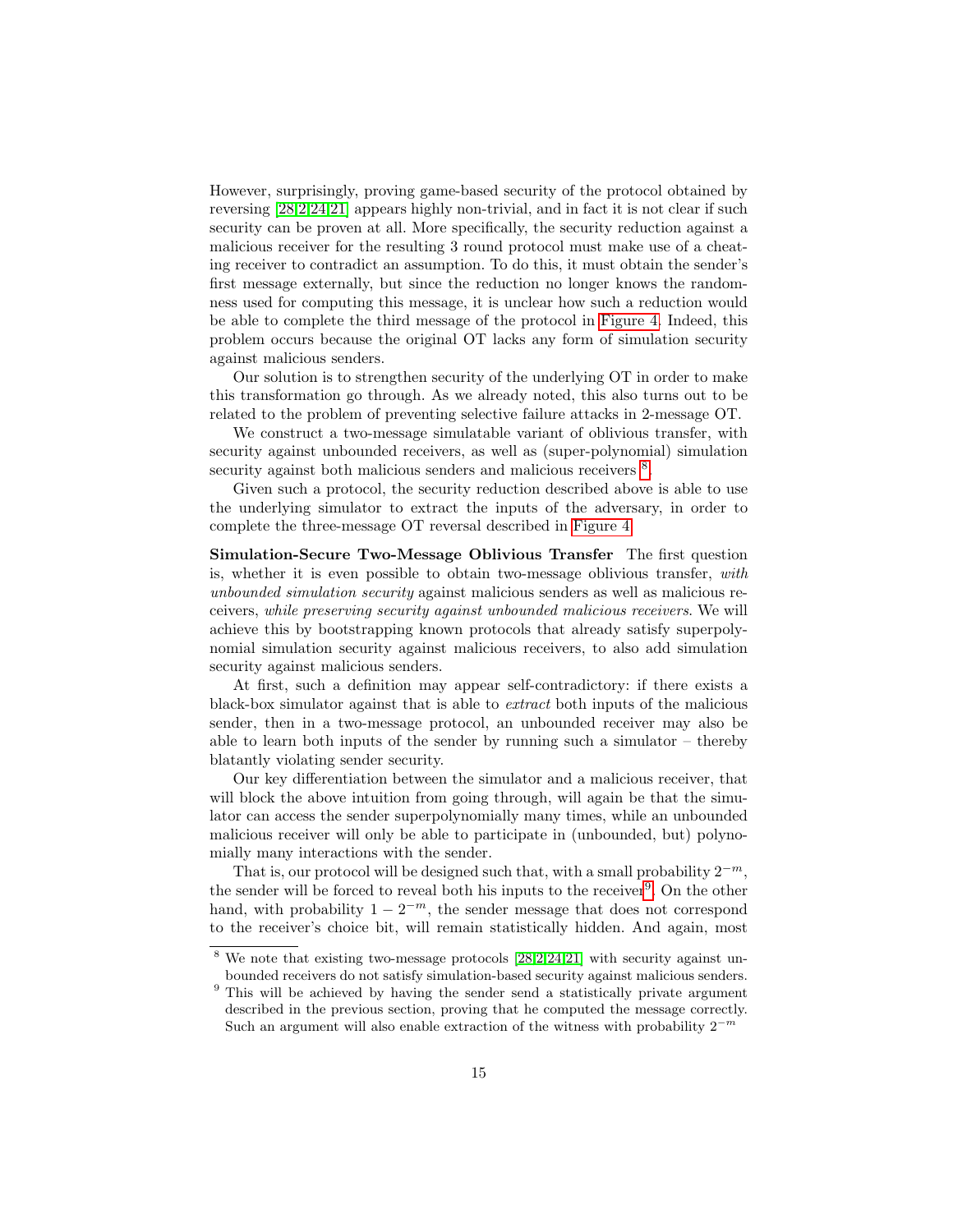importantly, a malicious sender will not be able to distinguish between the case where he was forced to reveal both inputs, and the case where he was not.

As a result, the simulator against a malicious sender will run approximately  $2<sup>m</sup>$  executions with the malicious senders, waiting for an event where the sender is forced to reveal both inputs: and it will just use this execution to output the sender view. We will show, just like the case of statistically hiding extractable commitments, that a cheating sender will not be able to distinguish such views from views that did not allow extraction. Finally, when  $m = \Omega(\log n)$ , the resulting protocol will still satisfy statistical security against unbounded receivers, while simultaneously allowing approximately  $2<sup>m</sup>$ -time simulation. Please refer to [Section 6](#page-26-0) for formal details of our techniques.

## 2.4 On the Relationship with Non-Malleability

Another way to interpret some of our results is via the lens of non-malleability: in any two-message protocol between Alice and Bob, where Alice sends the first message and Bob sends the second, we show how to enforce that the input used by Bob to generate his message remain independent of the input used by Alice.

One way to accomplish such a task is to set parameters so that the security of Bob's message is much weaker than that of Alice, in a way that it is possible to break security of Bob's message via brute-force, and extract Bob's input in time T, while arguing that Alice's input remained computationally hidden, even against T-time adversaries. However, this would crucially require Bob's message to only be computationally hidden, so that it would actually be recoverable via brute-force. This was used in several works, including [\[29\]](#page-31-0) which gave the first constructions of computational zero-knowledge with superpolynomial time simulation.

In this paper, building on the recent work of [\[27\]](#page-31-1), we essentially prove that it is possible to achieve similar guarantees while keeping Bob's message statistically hidden. Indeed, this is the main reason that our proofs of soundness go through.

# 3 Preliminaries

**Notation.** Throughout this paper, we will use  $\kappa$  to denote the security parameter, and  $\text{negl}(\kappa)$  to denote any function that is asymptotically smaller than  $\frac{1}{\text{poly}(\kappa)}$  for any polynomial  $\text{poly}(\cdot)$ .

The statistical distance between two distributions  $D_1, D_2$  is denoted by  $\Delta(D_1, D_2)$ and defined as:

$$
\Delta(D_1, D_2) = \frac{1}{2} \Sigma_{v \in V} |\Pr_{x \leftarrow D_1}[x = v] - \Pr_{x \leftarrow D_2}[x = v]|.
$$

We say that two families of distributions  $D_1 = \{D_{1,\kappa}\}, D_2 = \{D_{2,\kappa}\}\$  are statistically indistinguishable if  $\Delta(D_{1,\kappa}, D_{2,\kappa}) = \text{negl}(\kappa)$ . We say that two families of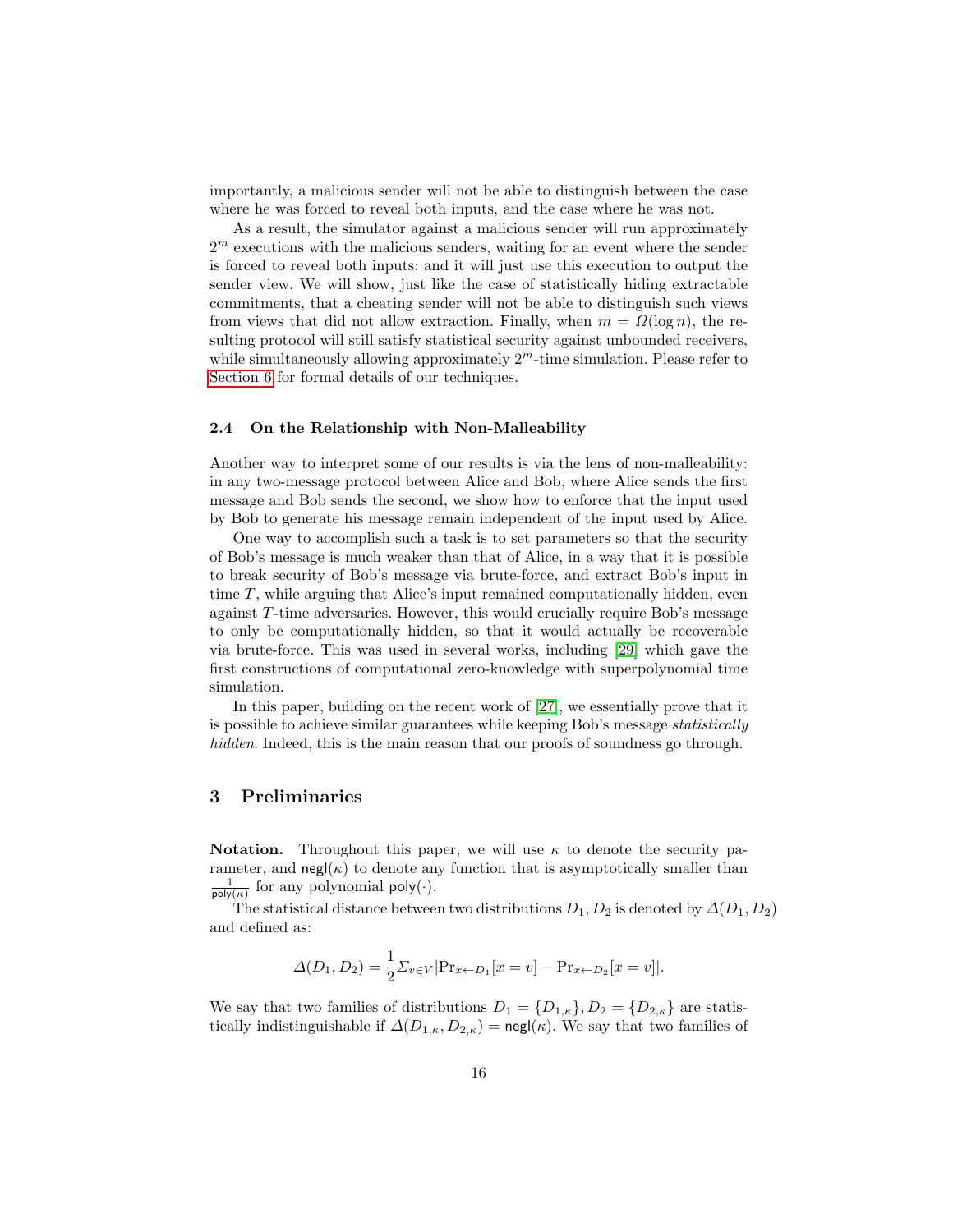distributions  $D_1 = \{D_{1,\kappa}\}, D_2 = \{D_{2,\kappa}\}\$ are computationally indistinguishable if for all non-uniform probabilistic polynomial time distinguishers  $D$ ,

$$
\left|\Pr_{r\leftarrow D_{1,\kappa}}[\mathcal{D}(r)=1]-\Pr_{r\leftarrow D_{2,\kappa}}[\mathcal{D}(r)=1]\right|=\mathsf{negl}(\kappa).
$$

Let  $\Pi$  denote an execution of a protocol. We use  $View_A(\Pi)$  to denote the view, including the randomness and state of party A in an execution  $\Pi$ . We use Output<sub>A</sub>( $\Pi$ ) to denote the output of party A in an execution of  $\Pi$ .

Remark 1. In what follows, we define several 2-party protocols. We note that in all these protocols both parties take as input the security parameter  $1<sup>\kappa</sup>$ . We omit this from the notation for the sake of brevity.

**Definition 1** ( $\Sigma$ -protocols). Let  $L \in NP$  with corresponding witness relation  $R_L$ . A protocol  $\Pi = \langle P, V \rangle$  is a  $\Sigma$ -protocol for relation  $R_L$  if it is a three-round public-coin protocol which satisfies:

- $\circ$  Completeness: For all  $(x, w) \in R_L$ , Pr[Output $_V\langle P(x, w), V(x) \rangle = 1$ ] =  $1 - \text{negl}(\kappa)$ , assuming P and V follow the protocol honestly.
- $\circ$  Special Soundness: There exists a polynomial-time algorithm A that given any x and a pair of accepting transcripts  $(a, e, z), (a, e', z')$  for x with the same first prover message, where  $e \neq e'$ , outputs w such that  $(x, w) \in R_L$ .
- Semi-malicious verifier zero-knowledge: There exists a probabilistic polynomial time simulator  $S_{\Sigma}$  such that for all  $(x, w) \in R_L$ , the distributions  $\{\mathcal{S}_{\Sigma}(x, e)\}\$  and  $\{\mathsf{View}_V\langle P(x, w(x)), V(x, e)\rangle\}\$  are statistically indistinguishable, where  $S_{\Sigma}(x, e)$  denotes the output of simulator S upon receiving input x and the verifier's random tape, denoted by e.

## 3.1 Oblivious Transfer

<span id="page-16-0"></span>Definition 2 (Oblivious Transfer). Oblivious transfer is a protocol between two parties, a sender S with input messages  $(m_0, m_1)$  and a receiver R with input a choice bit b. The correctness requirement is that R obtains output  $m_b$  at the end of the protocol (with probability 1). We let  $\langle S(m_0, m_1), R(b) \rangle$  denote an execution of the OT protocol with sender input  $(m_0, m_1)$  and receiver input bit b. We require OT that satisfies the following properties:

© Computational Receiver Security. For any non-uniform PPT sender S<sup>\*</sup> and any  $(b, b') \in \{0, 1\}$ , the views  $\mathsf{View}_{S^*}(\langle S^*, R(b) \rangle)$  and  $\mathsf{View}_{S^*}(\langle S^*, R(b') \rangle)$ are computationally indistinguishable. We say that the OT scheme is T-secure if any  $poly(T)$ -size malicious sender  $S^*$ 

has a distinguishing advantage less than  $\frac{1}{poly(T)}$ .

 $\circ$  (1 –  $\delta$ )-Statistical Sender Security. For any receiver  $R^*$  that outputs receiver message  $m_{R^*}$ , there exists bit b such that for all  $m_0, m_1$ , the distribution View<sub>R<sup>∗</sub></sup>  $\langle S(m_0, m_1), R^* \rangle$  is  $(1-\delta)$  statistically close to View<sub>R<sup>∗</sub></sup>  $\langle S(m_b, m_b), R^* \rangle$ .</sub></sub>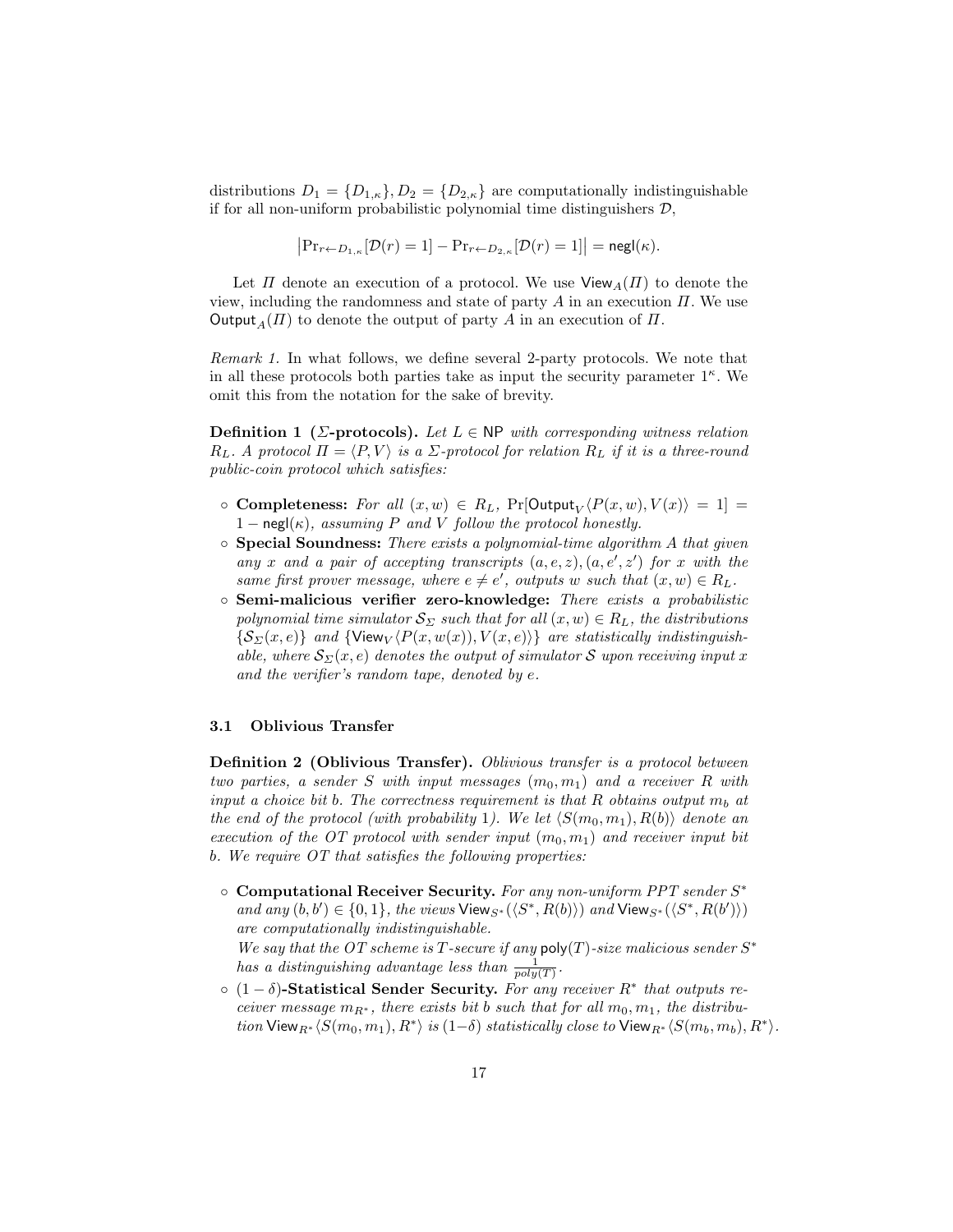Such two-message protocols have been constructed based on the DDH assumption [\[28\]](#page-31-2), and a stronger variant of smooth-projective hashing, which can be realized from DDH as well as the  $N^{th}$ -residuosity and Quadratic Residuosity assumptions [\[24](#page-30-8)[,22\]](#page-30-13). Such two-message protocols can also be based on witness encryption or indistinguishability obfuscation  $(iO)$  together with one-way permutations [\[31\]](#page-31-6).

Finally, we define bit OT as oblivious transfer where the sender inputs bits instead of strings.

Definition 3 (Bit Oblivious Transfer). We say that an oblivious transfer protocol according to [Definition 2](#page-16-0) is a bit oblivious transfer if the senders messages  $m_0, m_1$  are each in  $\{0, 1\}$ .

## 3.2 Proof Systems

Delayed-Input Interactive Protocols. An n-message delayed-input interactive protocol for deciding a language  $L$  with associated relation  $R_L$  proceeds in the following manner:

- $\circ$  At the beginning of the protocol, P and V receive the size of the instance and security parameter, and execute the first  $n-1$  messages.
- $\circ$  Before sending the last message, P receives input  $(x, w) \in R_L$ . P sends x to V together with the last message of the protocol. Upon receiving the last message from  $P, V$  outputs 1 or 0.

An execution of this protocol with instance x and witness  $w$  is denoted by  $\langle P(x, w), V(x) \rangle$ . A delayed-input interactive protocol is a protocol satisfying the completeness and soundness condition in the delayed input setting. One can consider both proofs – with soundness against unbounded (cheating) provers, and arguments – with soundness against computationally bounded (cheating) provers. In particular, a delayed-input interactive argument satisfies adaptive soundness against malicious PPT provers. That is, soundness is required to hold even against PPT provers who choose the statement adaptively (maliciously), depending upon the first  $n-1$  messages of the protocol.

Definition 4 (Delayed-Input Interactive Arguments). An n-message delayedinput interactive protocol  $(P, V)$  for deciding a language L is an interactive argument for L if it satisfies the following properties:

 $\circ$  Completeness: For every  $(x, w) \in R_L$ ,

 $\Pr\big[\mathsf{Output}_{V}\langle P(x,w),V(x)\rangle=1\big]=1-\mathsf{negl}(\kappa),$ 

where the probability is over the random coins of  $P$  and  $V$ , and where in the protocol V receives x together with the last message of the protocol.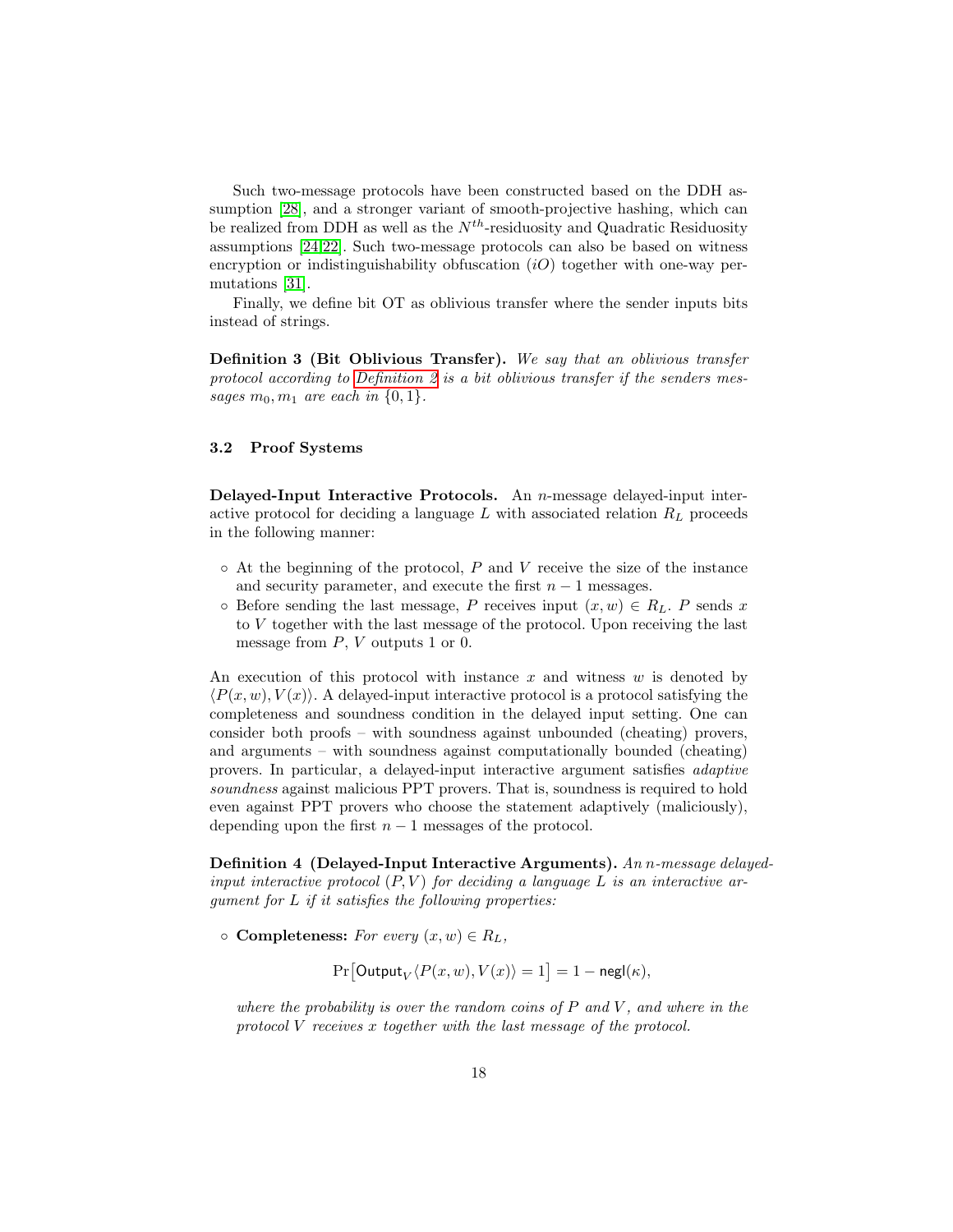$\circ$  Adaptive Soundness: For every (non-uniform) PPT prover  $P^*$  that given  $1^{\kappa}$  chooses an input length  $1^p$ , and then chooses  $x \in \{0,1\}^p \setminus L$  adaptively, depending upon the transcript of the first  $n-1$  messages,

 $\Pr\left[\mathsf{Output}_{V}\langle P^*, V\rangle(x)=1\right]=\mathsf{negl}(\kappa),$ 

where the probability is over the random coins of V .

Witness Indistinguishability. A proof system is witness indistinguishable if for any statement with at least two witnesses, proofs computed using different witnesses are indistinguishable. In this paper, we only consider statistical witness indistinguishability, which we formally define below.

<span id="page-18-1"></span>Definition 5 (Statistical Witness Indistinguishability). A (delayed-input) interactive argument  $(P, V)$  for a language L is said to be statistical witnessindistinguishable *if for every unbounded verifier*  $V^*$ , every polynomially bounded function  $n = n(\kappa) \leq \text{poly}(\kappa)$ , and every  $(x_n, w_{1,n}, w_{2,n})$  such that  $(x_n, w_{1,n}) \in$  $R_L$  and  $(x_n, w_{2,n}) \in R_L$  and  $|x_n| = n$ , the following two ensembles are statistically indistinguishable:

 $\{\mathsf{View}_{V^*}\langle P(x_n,w_{1,n}),V^*(x_n)\rangle\}$  and  $\{\mathsf{View}_{V^*}\langle P(x_n,w_{2,n}),V^*(x_n)\rangle\}$ 

Delayed-Input Distributional Weak Zero Knowledge. Zero knowledge (ZK) requires that for any adversarial verifier, there exists a simulator that can produce a view that is indistinguishable from the real one to every distinguisher. Weak zero knowledge (WZK) relaxes the standard notion of ZK by reversing the order of quantifiers, and allowing the simulator to depend on the distinguisher.

We consider a variant of WZK, namely, distributional WZK [\[18](#page-30-14)[,14\]](#page-30-15), where the instances are chosen from some distribution over the language. Furthermore, we allow the simulator's running time to depend upon the distinguishing probability of the distinguisher. We refer to this as distributional  $\epsilon$ -WZK, which says that for every  $\mathcal{T}_{\mathcal{D}}$ -time distinguisher D and every distinguishing advantage  $\epsilon$  (think of  $\epsilon$  as an inverse polynomial) there exists a simulator, that is an oracle machine running in time  $\mathsf{poly}(\kappa, 1/\epsilon)$  with oracle access to the distinguisher, that generates a view that  $\mathcal D$  cannot distinguish from the view generated by the real prover. This notion was previously considered in [\[14,](#page-30-15)[12](#page-30-16)[,23\]](#page-30-3).

When considering delayed-input interactive protocols it is natural to consider a delayed input version of secrecy. In what follows, we define delayed-input distributional statistical  $\epsilon$ -WZK.

<span id="page-18-0"></span>Definition 6 (Delayed-Input Distributional Statistical  $\epsilon$ -Weak Zero Knowledge). A delayed-input interactive argument  $(P, V)$  for a language L is said to be delayed-input distributional statistical  $\epsilon$ -weak zero knowledge if for every polynomially bounded function  $n = n(\kappa) \leq \text{poly}(\kappa)$ , and for every efficiently samplable distribution  $(\mathcal{X}_{\kappa}, \mathcal{W}_{\kappa})$  on  $R_L$ , i.e.,  $\text{Supp}(\mathcal{X}_{\kappa}, \mathcal{W}_{\kappa}) = \{(x, w) \in R_L :$  $x \in \{0,1\}^{n(\kappa)}\},$  every unbounded verifier  $V^*$  that obtains the instance from the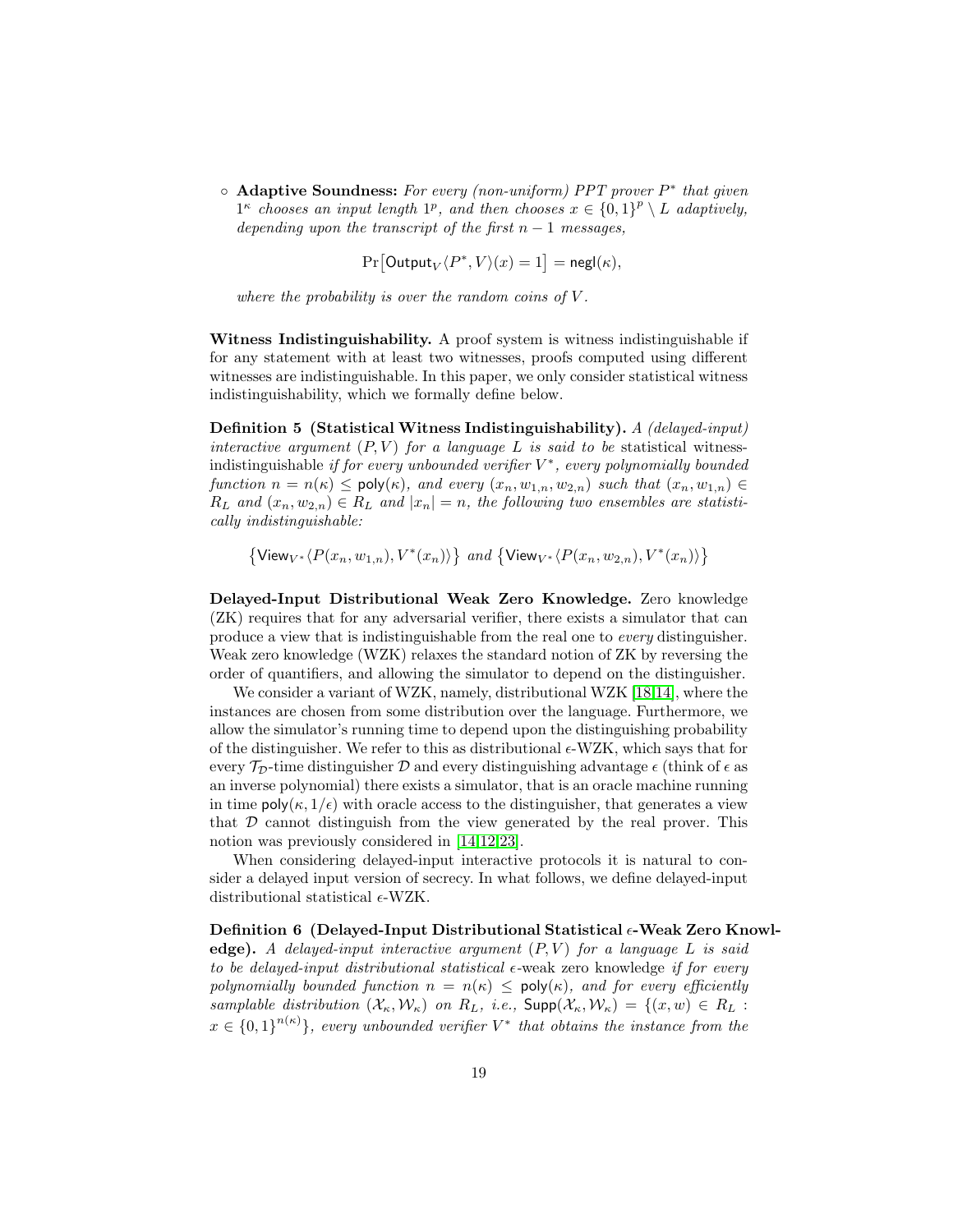prover in the last message of the protocol, every unbounded distinguisher D, and every  $\epsilon$  (which will usually be set to  $1/poly(\kappa)$  for some polynomial poly( $\cdot$ )), there exists a simulator S that runs in time  $\text{poly}(\kappa, 1/\epsilon)$  and has oracle access to D and  $V^*$ , such that:

<span id="page-19-0"></span>
$$
\left| \Pr_{(x,w)\leftarrow(\mathcal{X}_{\kappa},\mathcal{W}_{\kappa})} \left[ \mathcal{D}(x,\mathsf{View}_{V^*}[\langle P(x,w),V^*(x)\rangle] = 1 \right] \right|
$$
  

$$
-\Pr_{(x,w)\leftarrow(\mathcal{X}_{\kappa},\mathcal{W}_{\kappa})} \left[ \mathcal{D}(x,\mathcal{S}^{V^*,\mathcal{D}}(x)) = 1 \right] \leq \epsilon(\kappa),
$$

where the probability is over the random choices of  $(x, w)$  as well as the random coins of the parties.

Zero-Knowledge with Super-polynomial Simulation. We now define zeroknowledge with super-polynomial simulation in the same way as [\[29\]](#page-31-0), except that we define *statistical* security against malicious verifiers.

Definition 7 (Statistical ZK with Super-polynomial Simulation). We say that a delayed input two message argument  $(P, V)$  for an NP language L is statistical zero-knowledge with super-polynomial  $T_{\text{Sim}}$ -time simulation, if there exists a (uniform) simulator S that runs in time  $T_{Sim}$ , such that for every polynomial  $n = n(\kappa) \leq \text{poly}(\kappa)$ , and for every  $(x_n, w_n) \in R_L$  where each  $|x_n| = n$ , and every unbounded verifier  $V^*$ , the two distributions  $S^{V^*}(x_n)$  and View<sub>V</sub>\* $\langle P(x_n, w_n), V^*(x_n) \rangle$  are statistically close.

## 4 Extractable Commitments

#### 4.1 Definitions

Our notion of extractable commitments tailors the definition in [\[27\]](#page-31-1) to the setting of statistically hiding commitments. We begin by (re-)defining the notion of a commitment scheme. As before, we use  $\kappa$  to denote the security parameter, and we let  $p = poly(\kappa)$  be an arbitrary fixed polynomial such that the message space is  $\{0, 1\}^p$ .

We restrict ourselves to commitments with non-interactive decommitment, and where the (honest) receiver is not required to maintain any state at the end of the commit phase in order to execute the decommit phase. Our construction will satisfy this property and this will be useful in our applications to constructing statistically private protocols.

**Definition 8.** *[Statistically Hiding Commitment Scheme] A commitment*  $\langle \mathcal{C}, \mathcal{R} \rangle$ is a two-phase protocol between a committer  $\mathcal C$  and receiver  $\mathcal R$ , consisting of a tuple of algorithms

Commit, Decommit, Verify.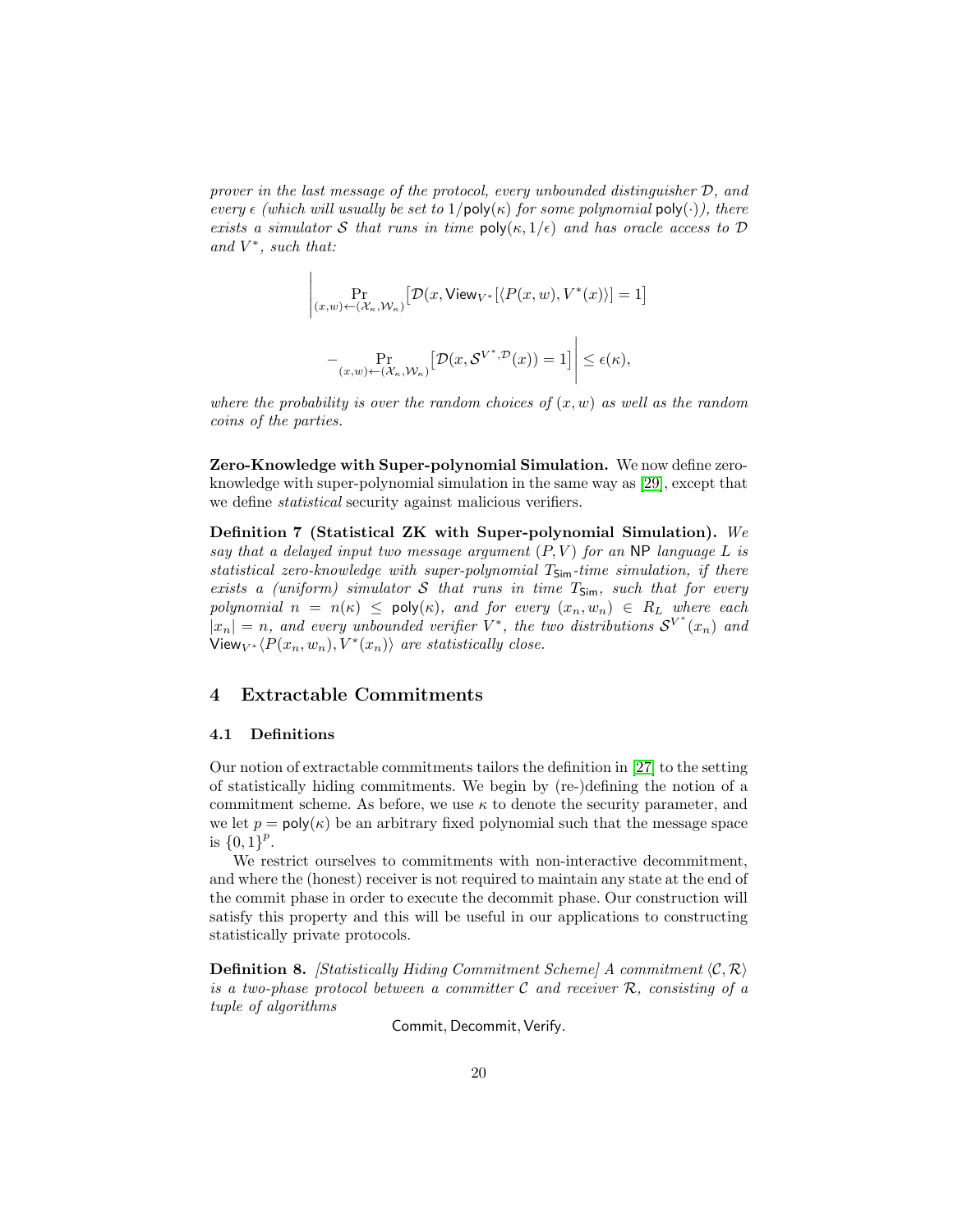At the beginning of the protocol, C obtains as input a message  $M \in \{0,1\}^p$ . Next,  $C$  and  $R$  execute the commit phase, and obtain a commitment transcript, denoted by  $\tau$ , together with a private state for C, denoted by state<sub>C, $\tau$ </sub>. We use the notation

$$
(\tau,\mathsf{state}_{\mathcal{C},\tau}) \leftarrow \mathsf{Commit}\langle \mathcal{C}(M), \mathcal{R} \rangle.
$$

Later,  $\mathcal C$  and  $\mathcal R$  possibly engage in a decommit phase, where the committer C computes and sends message  $y =$ Decommit $(\tau,$ state $_{C,\tau})$  to R. At the end, R computues  $Verify(\tau, y)$  to output  $\bot$  or a message  $\widetilde{M} \in \{0, 1\}^{p}$ .<sup>[10](#page-20-0)</sup>

A statistically hiding commitment scheme is required to satisfy three properties:

 $\circ$  (Perfect) Completeness. If C, R honestly follow the protocol, then for every  $M \in \{0,1\}^p$ :

 $Pr[Verify(\tau, Decommit(\tau, state_{\mathcal{C},\tau})) = M] = 1$ 

where the probability is over  $(\tau, \mathsf{state}_{\mathcal{C}, \tau}) \leftarrow \mathsf{Commit}(\mathcal{C}(M), \mathcal{R}).$ 

- $\circ$  Statistical Hiding. For every two messages  $M_1, M_2 \in \{0,1\}^{2p}$ , every unbounded malicious receiver  $\mathcal{R}^*$  and honest committer  $\mathcal{C}$ , a commitment is  $\delta(\kappa)$ -statistically hiding if the statistical distance between the distributions View ${}_{\mathcal{R}^*}(\mathsf{Commit}\langle\mathcal{C}(M_1),\mathcal{R}^*\rangle)$  and View ${}_{\mathcal{R}^*}(\mathsf{Commit}\langle\mathcal{C}(M_2),\mathcal{R}^*\rangle)$  is at most  $\delta(\kappa)$ . The scheme is statistically hiding if  $\delta(\kappa) \leq \frac{1}{\text{poly}(\kappa)}$  for every polyno $mid$  poly( $\cdot$ ).
- $\circ$  Computational Binding. Consider any non-uniform PPT committer  $C^*$ that produces  $\tau \leftarrow \text{Commit}\langle C^*, \mathcal{R} \rangle$ , and then outputs  $y_1, y_2$ . Let  $\widetilde{M}_1 = \text{Verify}(\tau, y_1)$ and  $\widetilde{M}_2$  = Verify( $\tau, y_2$ ). Then, we require that

$$
\Pr\big[(\widetilde{M}_1 \neq \bot) \ \wedge \ (\widetilde{M}_2 \neq \bot) \ \wedge \ (\widetilde{M}_1 \neq \widetilde{M}_2)\big] = \mathsf{negl}(\kappa),
$$

over the randomness of sampling  $\tau \leftarrow \text{Commit}\langle C^*, \mathcal{R} \rangle$ .

In the following, we define a PPT oracle-aided algorithm Samp such that for all  $\mathcal{C}^*$ , Samp $\mathcal{C}^*$  samples  $\tau \leftarrow$  Commit $\langle \mathcal{C}^*, \mathcal{R} \rangle$  generated by a malicious committer  $\mathcal{C}^*$  using uniform randomness for the receiver.

We also define an extractor  $\mathcal E$  that given black-box access to  $\mathcal C^*$ , outputs some transcript generated by  $\mathcal{C}^*$ , and then without executing any decommitment phase with  $\mathcal{C}^*$ , outputs message  $\widetilde{M}_e$ : we require "correctness" of this extracted message  $\widetilde{M}_e$ . We also require that for any non-uniform PPT  $\mathcal{C}^*$ , the distribution of  $\tau$  generated by Samp<sup> $\dot{c}^*$ </sup> is indistinguishable from the distribution output by  $\mathcal{E}^{\mathcal{C}^*}$ . This is formally defined in [Definition 9.](#page-20-1)

<span id="page-20-1"></span>**Definition 9.**  $\mathcal{T}$ -Extractable Commitment Scheme] We say that a statistically hiding commitment scheme is  $\mathcal{T}$ -extractable if there exists a  $\mathcal{T}$  · poly( $\kappa$ )-time

<span id="page-20-0"></span><sup>&</sup>lt;sup>10</sup> We note that in our definition,  $R$  does not need to keep a state from the commitment phase in order to execute the decommitment phase.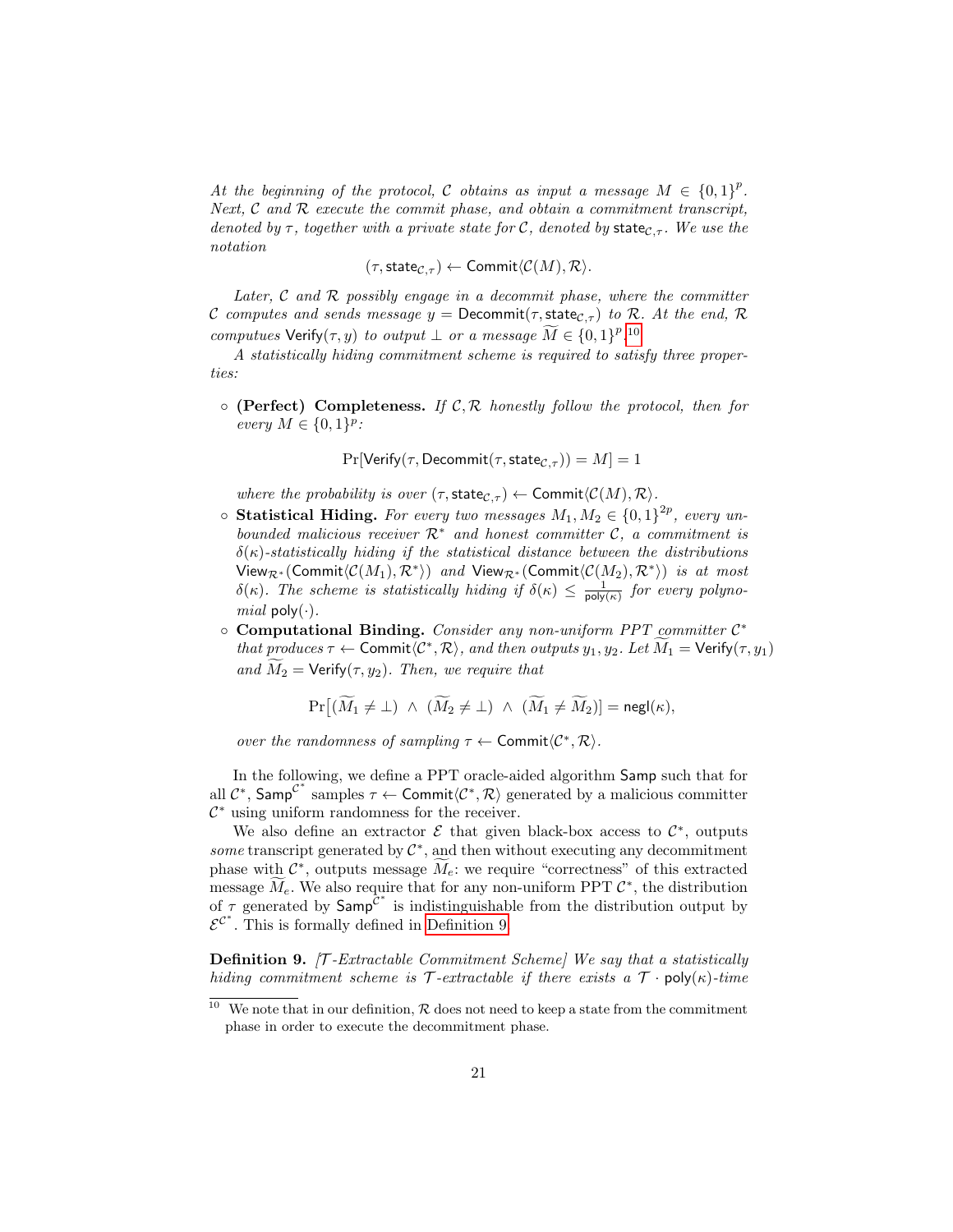uniform oracle machine  $\mathcal E$  such that the following holds. Let  $\mathcal C^*$  be any nonuniform PPT adversarial committer, that before starting the commitment phase, outputs auxiliary information denoted by z, and at the end of the commitment phase outputs auxiliary information denoted by aux. Then, the following holds.

- $\circ$  There exists a PPT oracle sampling algorithm  $\mathsf{Samp}^{\mathcal{C}^*}$  that samples  $(\tau_{\mathcal{C}^*}, \mathsf{aux}) \leftarrow$ Commit $\langle C^*, \mathcal{R} \rangle$ . Let  $Exp_{Samp}c^* = (\tau_{C^*}, \text{aux})$  be the output of  $Samp^{C^*}.$
- $\circ \mathcal{E}^{\mathcal{C}^*}$  outputs  $(\tau_{\mathcal{C}^*}, \text{aux}, \widetilde{M})$ , while only making oracle calls to  $\mathcal{C}^*$  during the commit phase (without ever running the decommit phase). We denote by  $Exp_{\mathcal{E}C^*} = (\tau_{\mathcal{C}^*}, aux).$

We require that:

- **Indistinguishability.** The distributions ( $Exp_{Samp}c^*, z$ ) and ( $Exp_{\mathcal{E}c^*}, z$ ) are computationally indistinguishable.
- Correctness of Extraction. Consider any non-uniform PPT C <sup>∗</sup> and let  $(\tau, \text{aux}, \widetilde{M})$  denote the output of  $\mathcal{E}^{\mathcal{C}^*}$ . Then for any string  $y_1$ , denoting  $\widetilde{M}_1 =$ Verify $(\tau, y_1)$ ,

$$
\Pr[(\widetilde{M} \neq \bot) \ \wedge \ (\widetilde{M}_1 \neq \bot) \ \wedge \ (\widetilde{M} \neq \widetilde{M}_1)] = \mathsf{negl}(\kappa),
$$

where the probability is over  $(\tau, \text{aux}, \widetilde{M}) \leftarrow \mathcal{E}^{\mathcal{C}^*}.$ 

#### 4.2 Protocol

In this section, we construct two-message statistically hiding, extractable commitments according to [Definition 9.](#page-20-1) Our construction is described in [Figure 5.](#page-22-1)

Let  $\overline{OT} = (\overline{OT}_1, \overline{OT}_2)$  denote a two-message string oblivious transfer pro-tocol according to [Definition 2.](#page-16-0) Let  $\mathsf{OT}_1(b; r_1)$  denote the first message of the OT protocol with receiver input b and randomness  $r_1$ , and let  $\mathsf{OT}_2(M_0, M_1; r_2)$ denote the second message of the OT protocol with sender input strings  $M_0, M_1$ and randomness  $r_2$ <sup>[11](#page-21-0)</sup>

In the full version of this paper, we prove the following main theorem.

**Theorem 1.** Set  $T = (2^m \cdot \kappa^{\log \kappa})$ . Assuming that the underlying OT protocol is T-secure against malicious senders,  $(1 - \delta_{\text{OT}})$  secure against malicious receivers according to [Definition 2,](#page-16-0) the scheme in [Figure 5](#page-22-1) is a  $(1-2<sup>m</sup> - \delta_{\text{OT}})$  statistically hiding, T-extractable commitment scheme according to [Definition 9.](#page-20-1)

We prove this theorem by showing statistical hiding, computational binding, and extractability. The proof of statistical hiding follows by  $(1 - \delta)$ -statistical sender security of the OT. To prove computational binding, we build a reduction to the receiver security of OT according to [Definition 2.](#page-16-0) The proof of extractability follows by building

We build the following extractor  $\mathcal E$  for [Definition 9,](#page-20-1) in [Figure 6.](#page-23-1) In the figure, we denote the first message of transcript  $\tau$  by  $\tau_1$  and the second message by  $\tau_2$ .  $\mathcal{E}$ will obtain oracle access to  $\mathcal{C}^*$ , and the running time of  $\mathcal{E}^{\mathcal{C}^*}$  will be  $T = 2^m \cdot \kappa^{\log \kappa}$ .

<span id="page-21-0"></span><sup>&</sup>lt;sup>11</sup> Note that  $\overline{OT}_2$  also depends on  $\overline{OT}_1$ . We omit this dependence in our notation for brevity.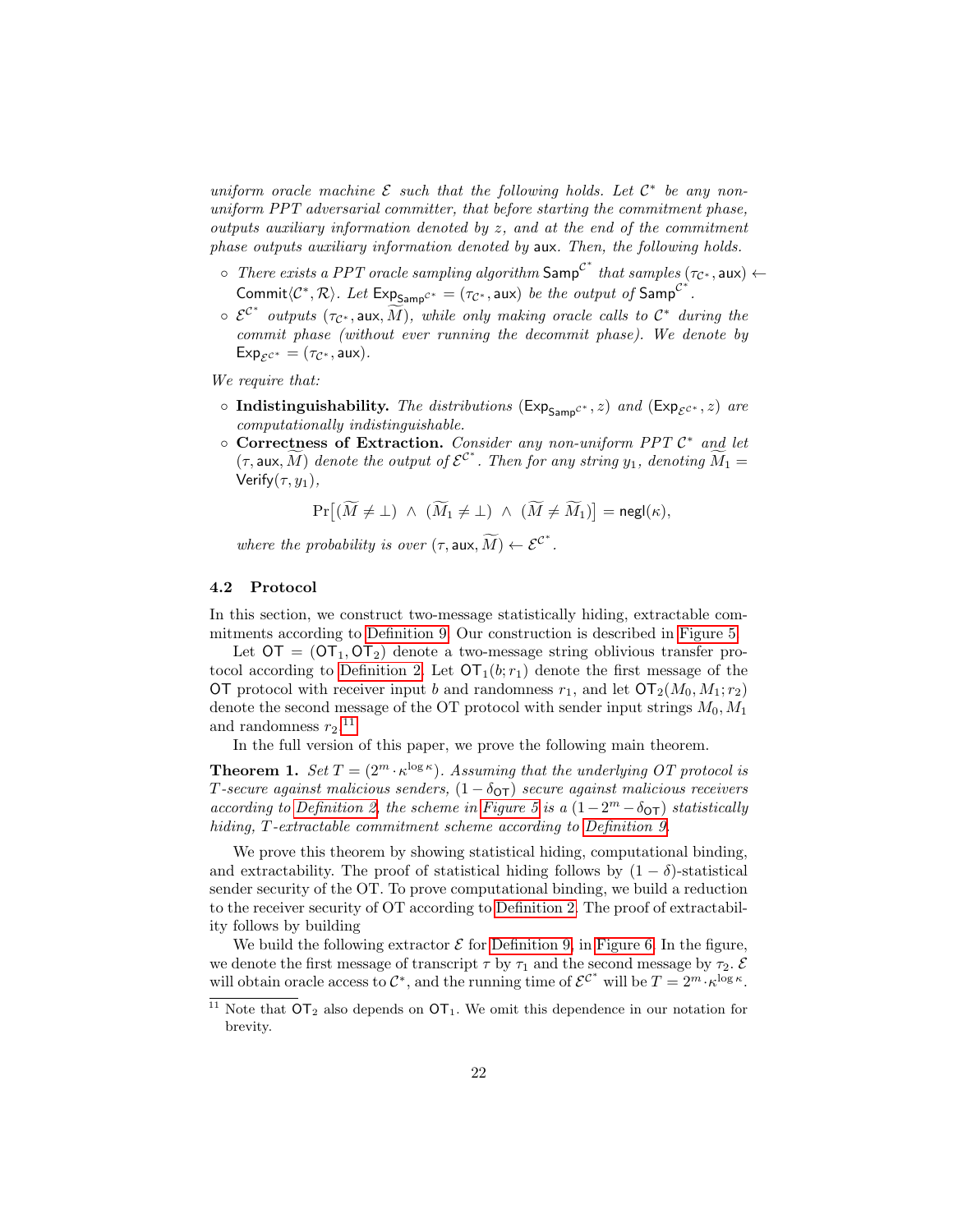Extr[a](#page-22-2)ction parameter:  $m<sup>a</sup>$ Committer Input: Message  $M \in \{0,1\}^p$ . Commit Stage: Receiver Message.

∘ Pick challenge string  $\mathsf{ch} \stackrel{\hspace{0.1em}\mathsf{\scriptscriptstyle\$}}{\leftarrow} \{0,1\}^m$ .

- $\circ$  Sample uniform randomness  $\{r_{1,i}\}_{i\in[m]}$ .
- Compute and send  $\{OT_1(ch_i, r_{1,i})\}_{i \in [m]}$  using m instances of two-message OT.

#### Committer Message.

- $\circ$  Sample a random string  $r \stackrel{\$}{\leftarrow} \{0,1\}^m$ .
- For every  $i \in [m]$  and every  $b \in \{0,1\}$ , sample  $M_i^b \stackrel{\$}{\leftarrow} \{0,1\}^p$  subject to  $\bigoplus_{i\in[m]} M_i^{r_i} = M.$
- For every  $i \in [m]$  compute  $o_{2,i} = \text{OT}_2(M_i^0, M_i^1; r_{2,i})$  with uniform randomness  $r_{2,i}$ .
- Send  $(r, \{o_{2,i}\}_{i \in [m]})$ .

**Reveal Stage:** The committer reveals M, and all values  $\{M_i^0, M_i^1\}_{i \in [m]}$  as well as the randomness  $r_{2,i}$ . The receiver accepts the decommitment to message M if and only if:

- 1. For all  $i \in [m]$ ,  $o_{2,i} = \textsf{OT}_2(M_i^0, M_i^1; r_{2,i}),$ 2.  $\bigoplus_{i \in [m]} M_i^{r_i} = M$ .
- <span id="page-22-2"></span><sup>a</sup> The value m will determine the running time  $T = 2^m \cdot \kappa^{\log \kappa}$  of the extractor. The protocol will have statistical receiver security  $1 - 2^{-m} - \delta_{\text{OT}}$ , when the underlying OT has statistical sender security  $1 - \delta_{\text{OT}}$ .

<span id="page-22-1"></span>Fig. 5. Extractable Commitments

The analysis of the extractor builds on the analysis of [\[27\]](#page-31-1), and can be found in the full version of the paper.

## 5 Two-Message Arguments with Statistical Privacy

## <span id="page-22-0"></span>5.1 Modified Blum Protocol

We begin by describing a very simple modification to the Blum  $\Sigma$ -protocol for Graph Hamiltonicity. The protocol we describe will have soundness error  $\frac{1}{2}$  –  $negl(\kappa)$  against adaptive PPT provers, and will satisfy *statistical* zero-knowledge. Since Graph Hamiltonicity is NP-complete, this protocol can also be used to prove any statement in NP via a Karp reduction. This protocol is described in [Figure 7.](#page-24-0)

We give an overview of the protocol here. Note that the only modification to the original protocol of Blum [\[9\]](#page-30-12) is that we use statistically hiding, extractable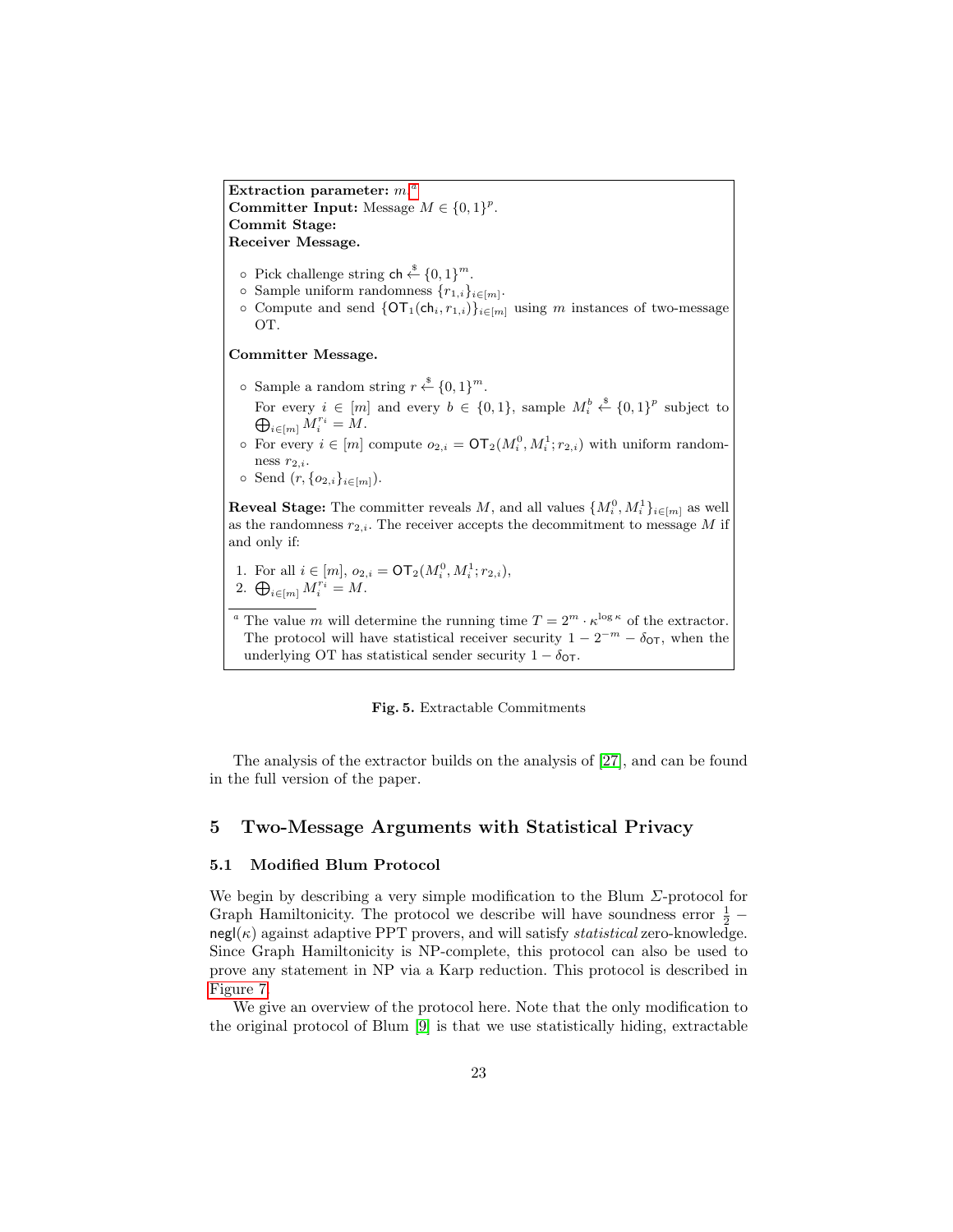$\mathcal{E}^{\mathcal{C}^*}$  repeats the following  $2^m \cdot \kappa^{\log \kappa}$  times. If it reaches the end of  $2^m \cdot \kappa^{\log \kappa}$ iterations, it outputs ⊥. We will call each iteration a trial.

- 1. Choose ch  $\stackrel{\$}{\leftarrow} \{0,1\}^m$ . Compute  $\tau_1 = \mathsf{OT}_1(\mathsf{ch}_i, R_i)$  using uniform randomness  $R = \{R_i\}_{i \in [m]}$ .
- 2. Query the oracle  $\mathcal{C}^*$  in the Commit phase with  $\tau_1$ , and obtain response  $(\tau_2, \text{aux})$ , where  $\tau_2$  also contains r. If  $\mathcal{C}^*$  aborts or sends an invalid message, do the following.
	- $\circ$  If this is the first iteration, output  $(\tau_1, \tau_2, \text{aux}, \perp)$  and stop.
	- If this is not the first iteration, go to Step 1 and start a new trial.
- 3. Else,  $C^*$  did not abort. If  $r \neq ch$ , go to Step 1 and start a new trial.
- 4. Else,  $\mathcal{C}^*$  did not abort and  $r =$  ch (this iteration is considered a success). Then use R to obtain  $\{M_i^{\text{ch}_i}\}_{i \in [m]}$ . Next, compute  $\widetilde{M} = \bigoplus_{i \in [m]} \{\widetilde{M}_i^{\text{ch}_i}\}_{i \in [m]}$ . Output  $(R, \tau_1, \tau_2, \text{aux}, \widetilde{M}).$

<span id="page-23-1"></span>Fig. 6. Description of the Extractor  $\mathcal{E}^{\mathcal{C}^*}$ 

commitments instead of statistically binding commitments. The proofs of soundness and statistical zero-knowledge are fairly straightforward. They roughly follow the same structure as [\[9\]](#page-30-12), replacing statistically binding commitments with statistically hiding commitments.

In the full version of the paper, we prove that the rotocol in [Figure 7](#page-24-0) satisfies soundness against PPT provers that may choose  $x$  adaptively in the second round of the protocol. We also prove that assuming that extcom is statistically hiding, the protocol in [Figure 7](#page-24-0) satisfies statistical zero-knowledge.

# <span id="page-23-0"></span>5.2 Compressing Four Message Argument to a Two Message Argument

In [Figure 8,](#page-25-0) we describe the construction of a two-message argument, using extractable commitments (with two messages denoted by  $ext{ext-com}_1, ext{com}_2$ ) according to [Definition 9.](#page-20-1) This essentially consists of compressing the modified Blum argument from [Figure 7](#page-24-0) into a two-message argument.

Let  $OT = (OT_1, OT_2)$  denote a two-message bit oblivious transfer protocol according to [Definition 2.](#page-16-0) Let  $\overline{OT}_1(b)$  denote the first message of the OT protocol with receiver input b, and let  $\mathsf{OT}_2(m_0, m_1)$  denote the second message of the OT protocol with sender input bits  $m_0, m_1$ .

Let  $\Sigma = (q, a, e, z)$  denote the four messages of a the modified Blum protocol from [Figure 7.](#page-24-0) Here  $(q, a)$  denote the messages of the extractable commitment. We will perform a parallel repetition of this protocol, thus for each  $i \in [\kappa]$ ,  $(q_i, a_i, e_i, z_i)$  are messages corresponding to an underlying modified Blum protocol with a single-bit challenge (i.e., where  $e_i \in \{0,1\}$ ). We denote by  $f_1$  and  $f_2$ the functions that satisfy  $a_i = f_1(x, w; r_i)$  and  $z_i = f_2(x, w, r_i, e_i)$ , where  $r_i$  is uniformly chosen randomness.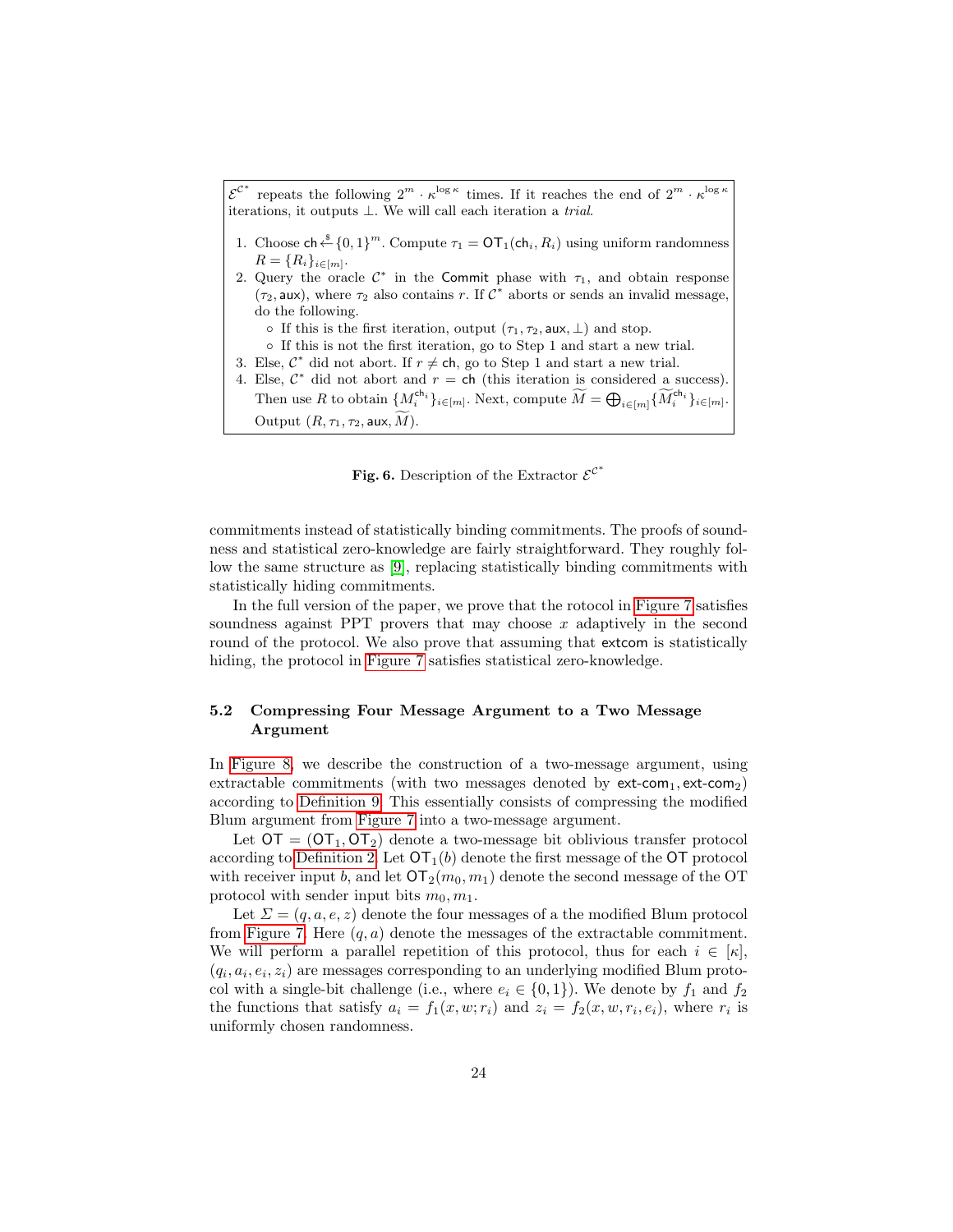#### Modified Blum Argument

- 1. Verifier Message: The verifier does the following:
	- $\circ$  Send the first message extcom<sub>1,*i,j*</sub> for independent instances of the extractable commitment, where  $i, j \in [p(\kappa)] \times [p(\kappa)].$
	- $\circ$  Send an additional first message extcom<sub>1,P</sub> for another independent instance of the extractable commitment.

2. **Prover Message:** The prover gets input graph  $G \in \{0,1\}^{p(\kappa) \times p(\kappa)}$  represented as an adjacency matrix, with  $(i, j)^{th}$  entry denoted by  $G[i][j])$ , Hamiltonian cycle  $H \subseteq G$ . Here  $p(\cdot)$  is an a-priori fixed polynomial. The prover does the following:

- $\circ$  Sample a random permutation  $\pi$  on  $p(\kappa)$  nodes, and compute  $c_P =$ extcom<sub>2,P</sub> $(\pi)$  as a commitment to  $\pi$  using extcom.
- $\circ$  Compute  $\pi(G)$ , which is the adjacency matrix corresponding to the graph G when its nodes are permuted according to  $\pi$ . Compute  $c_{i,j}$  = extcom<sub>2,i,j</sub> ( $\pi(G)[i][j])$  for  $(i, j) \in [p(\kappa)] \times [p(\kappa)]$ .
- $\circ$  Send  $G, c_P, c_{i,j}$  for  $(i, j) \in [p(\kappa)] \times [p(\kappa)].$
- 3. Verifier Message: Sample and send  $c \stackrel{\$}{\leftarrow} \{0,1\}$  to the prover.
- 4. Prover Message: The prover does the following:
	- $\circ$  If  $c = 0$ , send  $\pi$  and the decommitments of extcom<sub>P</sub>, extcom<sub>i,j</sub> for  $(i, j) \in$  $[p(\kappa)] \times [p(\kappa)].$
	- If  $c = 1$ , send the decommitment of extcom<sub>i,j</sub> for all  $(i, j)$  such that  $\pi(H)[i][j] = 1.$
- 5. Verifier Output: The verifier does the following:
	- $\circ$  If  $c = 0$ , accept if and only if all extcom openings were accepted and  $\pi(G)$  was computed correctly by applying  $\pi$  on G.
	- $\circ$  If  $c = 1$ , accept if and only if all extcom openings were accepted and all the opened commitments form a Hamiltonian cycle.

#### <span id="page-24-0"></span>Fig. 7. Modified Blum SZK Argument

We state our main lemma here, which we prove in the full version of the paper.

**Lemma 1.** Assuming that extcom is a  $2^m \cdot \kappa^{\log \kappa}$ -extractable commitment scheme according to [Definition 9](#page-20-1) and that  $\mathsf{OT}$  is  $2^{\kappa m} \cdot \kappa^{\log \kappa}$ -secure, the protocol in [Fig](#page-25-0)[ure 8](#page-25-0) satisfies soundness against PPT malicious provers.

Furthermore, assuming that the distributions  $Exp_{\mathcal{E}^{c^*}}$  and  $Exp_{Samp^{c^*}}$  corre-sponding to extcom, [Definition 9,](#page-20-1) are indistinguishable by  $T'$ -size distinguishers, the protocol in [Figure 8](#page-25-0) satisfies adaptive soundness against all PPT provers, when the instance is chosen from a language that is decidable by  $\mathcal{T}'$ -size circuits.

Remark 2. Our proof also generalizes to executing only  $\Omega(\log \kappa)$  parallel executions of the Blum protocol, while still yeilding negligible soundness error. Furthermore, we will see that statistical privacy guarantees will hold even when  $m = \Omega(\log \kappa)$ . Therefore, the protocol in [Figure 8](#page-25-0) can be realized only relying on quasi-polynomially secure oblivious transfer according to [Definition 2.](#page-16-0)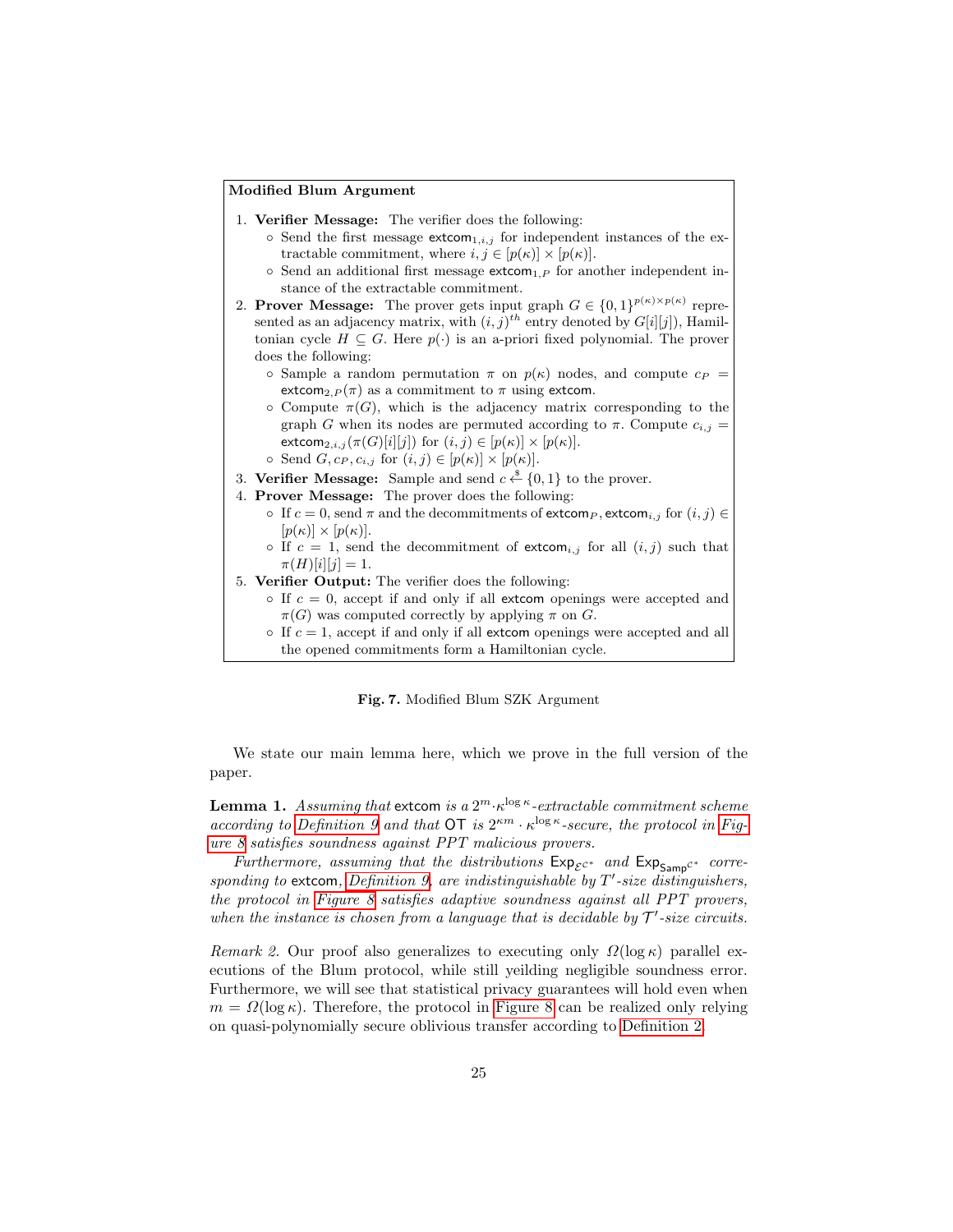#### Two-Message Argument

◦ Verifier Message:

- Pick  $\{q_i\}_{i\in[\kappa]}$  and pick challenge  $\{e_i\}_{i\in[\kappa]}$  for the modified Blum Protocol.
- Compute  $\{o_{1,i} = \textsf{OT}_{1,i}(e_i)\}_{i \in [\kappa]}$ .
- Send  $\{q_i, o_{1,i}\}_{i \in [\kappa]}$  in parallel.

◦ Prover Message:

- Obtain input  $x \in L$ , witness w such that  $R_L(x, w) = 1$ .
- Compute  $\{a_i\}_{i\in[\kappa]}$  according to the strategy in [Figure 7.](#page-24-0)
- Compute  $\{z_i^0\}_{i\in[\kappa]}$  according to the strategy in [Figure 7,](#page-24-0) using  $(q_i, a_i, e'_i)$ corresponding to verifier challenge bit  $e'_i = 0$ .
- Compute  $\{z_i^1\}_{i\in[\kappa]}$  according to the strategy in [Figure 7,](#page-24-0) using  $(q_i, a_i, e'_i)$ and corresponding to verifier challenge bit  $e'_i = 1$ .
- Compute  $o_{2,i} = \textsf{OT}_{2,i}(z_i^0, z_i^1)$  and send  $\{a_i, o_{2,i}\}_{i \in [\kappa]}$ .
- $\circ$  Verifier Output: The verifier V recovers  $z_i$  as the output of  $\overline{OT}_{1,i}, \overline{OT}_{2,i}$  for  $i \in [\kappa]$ , and outputs accept if for all  $i \in [\kappa]$ ,  $(q_i, a_i, e_i, z_i)_{i \in [\kappa]}$  is an accepting transcript of the underlying modified Blum protocol.

<span id="page-25-0"></span>Fig. 8. Two Message Argument System for NP

Similar to the extractability of commitments, we also define an additional property of two-message arguments, that we call extractability. Roughly, this property requires the existence of a super-polynomial time uniform oracle machine  $\mathcal E$  that extracts the witness used by any prover generating accepting proofs. It is somewhat more subtle to define, and we refer the reader to the full version for a formal definition. This property is useful in our applications to obtaining stronger forms of OT, and we believe will also be useful for other future applications. We show that the scheme in [Figure 8](#page-25-0) is also extractable, where the extractor for the argument can extract a transcript with a witness, from any prover, by relying the extractor of the commitment scheme extcom.

#### 5.3 Proofs of Privacy

<span id="page-25-1"></span>Lemma 2. The protocol in [Figure 8](#page-25-0) satisfies statistical zero-knowledge with superpolynomial simulation, according to [Definition 7.](#page-19-0)

*Proof.* The simulation strategy is straightforward: the simulator obtains  $\{q_i, o_{1,i}\}_{i \in [\kappa]}$ externally. It runs in super-polynomial time to break the receiver message  $OT<sub>1</sub>$ via brute-force to extract  $\{e_i\}_{i\in[\kappa]}$ . Given  $\{e_i\}_{i\in[\kappa]}$ , it runs the semi malicious verifier ZK simulator for modified Blum on input  $\{a_i, e_i\}_{i \in [\kappa]}$ . It obtains  $\{a_i, z_{i, e_i}\}_{i \in [\kappa]}$ from the semi malicious verifier ZK simulator. Finally, it sends for  $i \in [\kappa]$ ,  $a_i$ together with  $\text{OT}_{2,i}(z_{i,e_i}, z_{i,e_i})$ .

Statistical zero-knowledge then follows because of statistical zero knowledge of the underlying four-message protocol, and from the statistical security of OT against unbounded verifiers.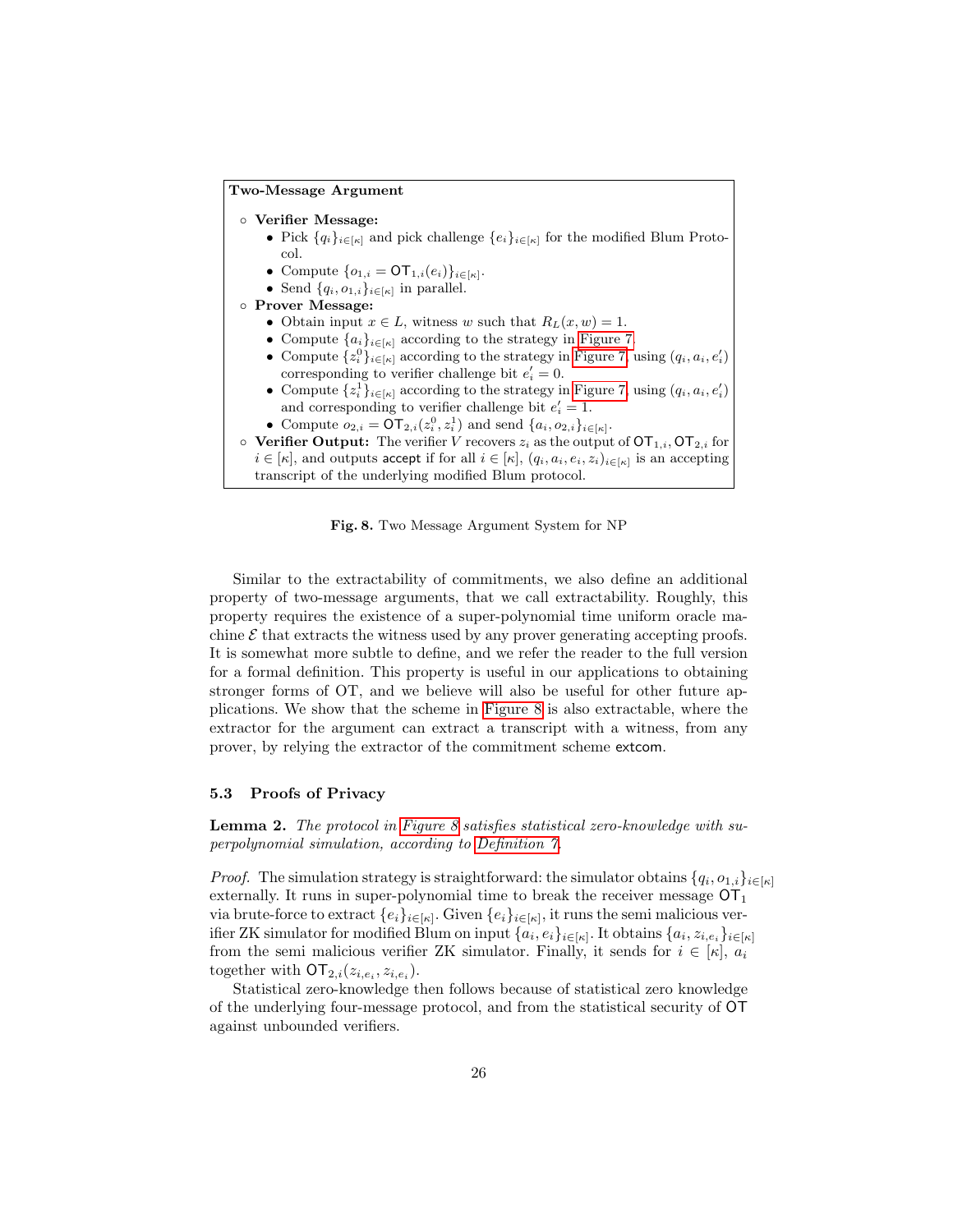This also yields the following lemma.

Lemma 3. The protocol in [Figure 8](#page-25-0) satisfies statistical witness indistinguishability against all malicious verifiers.

Proof. (Sketch.) This claim follows by a simple hybrid argument, where in an intermediate hybrid, the challenger generates the proof via the superpolynomial simulator of [Lemma 2](#page-25-1) (without using any witness). By [Lemma 2,](#page-25-1) this intermediate hybrids is statistically close to any hybrid where a specific witness is used. This proves witness indistinguishability of the protocol. Refer to [\[3\]](#page-29-5) for a more detailed proof.

Lemma 4. The protocol in [Figure 8](#page-25-0) satisfies distributional statistical delayedinput  $\epsilon$ -weak zero-knowledge according to [Definition 6.](#page-18-0)

Following [\[23\]](#page-30-3), we develop an inductive analysis and a simulation strategy that learns the receiver's challenge bit-by-bit. The proof follows the strategy in [\[23\]](#page-30-3), and can be found in the full version of the paper.

Therefore, we have the following main theorem.

Theorem 2. Assuming quasi-polynomially secure oblivious transfer according to [Definition 2,](#page-16-0) there exists a two-message argument system that satisfies statistical witness indistinguishability [\(Definition 5\)](#page-18-1), statististical zero-knowledge with super-polynomial simulation [\(Definition 6\)](#page-18-0), and statistical weak distributional  $\epsilon$ -zero-knowledge for delayed-input statements [\(Definition 7\)](#page-19-0).

We also observe that all our two-message arguments can be made resettable statistical witness indistinguishable by applying [\[5\]](#page-29-7).

# <span id="page-26-0"></span>6 Oblivious Transfer: Stronger Security and Reversal

In this section, we build OT protocols, in the two-message and three-message setting, that satisfy stronger security properties than previously known. Because of space restrictions, we only describe the protocols and defer proofs to the full version of the paper.

#### 6.1 Simulation-Secure Two-Message Oblivious Transfer

We first construct an oblivious transfer protocol with unbounded simulationbased security against both malicious receivers and malicious senders. We define this variant below.

<span id="page-26-1"></span>Definition 10 (Simulation-Secure Oblivious Transfer). As in [Definition 2,](#page-16-0) we let  $\langle S(m_0, m_1), R(b) \rangle$  denote an execution of the OT protocol with sender input  $(m_0, m_1)$  and receiver input bit b. We consider OT that satisfies the following properties (which are both defined using simulation-based security definitions):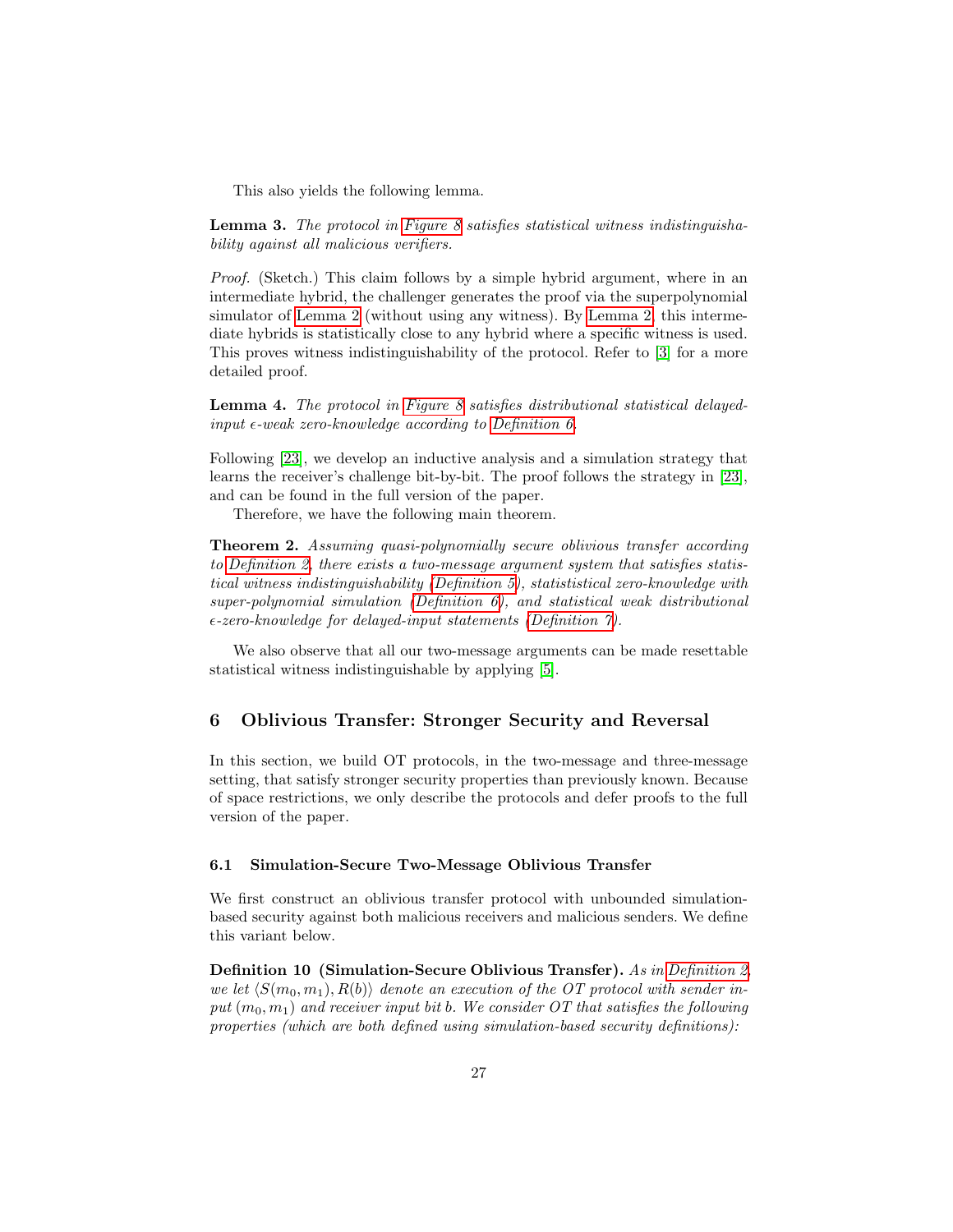- Computational Receiver Security. There exists a TSim-time oracle-aided  $\sum_{i=1}^{\infty}$  simulator Sim<sup>S\*</sup> that interacts with any non-uniform malicious PPT sender  $S^*$  and outputs View(Sim<sup>S\*</sup>). It also extracts and sends  $S^*$ 's inputs  $m_0, m_1$ to an ideal functionality  $\mathcal{F}_{\text{ot}}$ , which obtains choice bit b from the honest receiver R and outputs Output<sub>Ideal</sub> =  $m_b$  to R. Then, we require that for every non-uniform PPT  $S^*$ , the joint distributions (View(Sim<sup> $S^*$ </sup>), Output<sub>Ideal</sub>) and  $(\mathsf{View}_{S^*}\langle S^*, R(b)\rangle, \mathsf{Output}_R\langle S^*, R(b)\rangle)$  are computationally indistinguishable.
- Statistical Sender Security. There exists a (possibly unbounded) oracleaided simulator  $\textsf{Sim}^{R^*}$  that interacts with any unbounded adversarial receiver  $R^*$ , and with an ideal functionality  $\mathcal{F}_{\text{ot}}$  on behalf of  $R^*$ . Here  $\mathcal{F}_{\text{ot}}$  is an oracle that obtains the inputs  $(m_0, m_1)$  from S and b from Sim<sup>R\*</sup> (simulating the malicious receiver), and outputs  $m_b$  to  $\textsf{Sim}^{\textsf{R}^*}$ . Then we require that for all  $m_0, m_1$ , Sim<sup>R\*</sup> outputs a receiver view that is statistically indistinguishable from the real view of the malicious receiver  $\mathsf{View}_{R^*}\langle S(m_0, m_1, z), R^* \rangle$ .

Our construction of two-message OT satisfying [Definition 10](#page-26-1) is described in [Figure 9.](#page-27-0) It uses a two-message OT scheme according to [Definition 2,](#page-16-0) whose messages are denoted by  $\text{OT}_1$  and  $\text{OT}_2$ . It also uses a statistical SPS zeroknowledge stat-sps-zk according to [Definition 7,](#page-19-0) whose first and second messages are denoted by stat-sps-z $k_1$  and stat-sps-z $k_2$ .

Sender Input: Message bits  $x_0, x_1$ . Receiver Input: Choice bit b. ◦ Receiver Message. • Sample  $r_R \stackrel{\$}{\leftarrow} \{0,1\}^*$  and send  $m_R = \textsf{OT}_1(b; r_R)$ . • Sample and send stat-sps-z $k_1$ . ◦ Sender Message. • Send  $m_S = \textsf{OT}_2(m_R, x_0, x_1; r_S)$ . • Send stat-sps-zk<sub>2</sub> proving that  $\exists (x_0, x_1, r_S)$  such that  $m_S$  $\mathsf{OT}_2(m_R, x_0, x_1; r_S).$ ◦ Receiver Output. • If stat-sps-zk does not verify, output ⊥ and abort. • Else obtain output a of the two-message OT using  $(m_S, r_R)$ . Output a.

<span id="page-27-0"></span>Fig. 9. Simulation Secure Oblivious Transfer

#### 6.2 Reversing Oblivious Transfer

We first construct an oblivious transfer protocol with unbounded simulationbased security against both malicious receivers and malicious senders. We define this variant below.

<span id="page-27-1"></span>Definition 11 (Simulation-Secure Oblivious Transfer Against Unbounded **Senders).** As in [Definition 2,](#page-16-0) we let  $\langle S(m_0, m_1), R(b) \rangle$  denote an execution of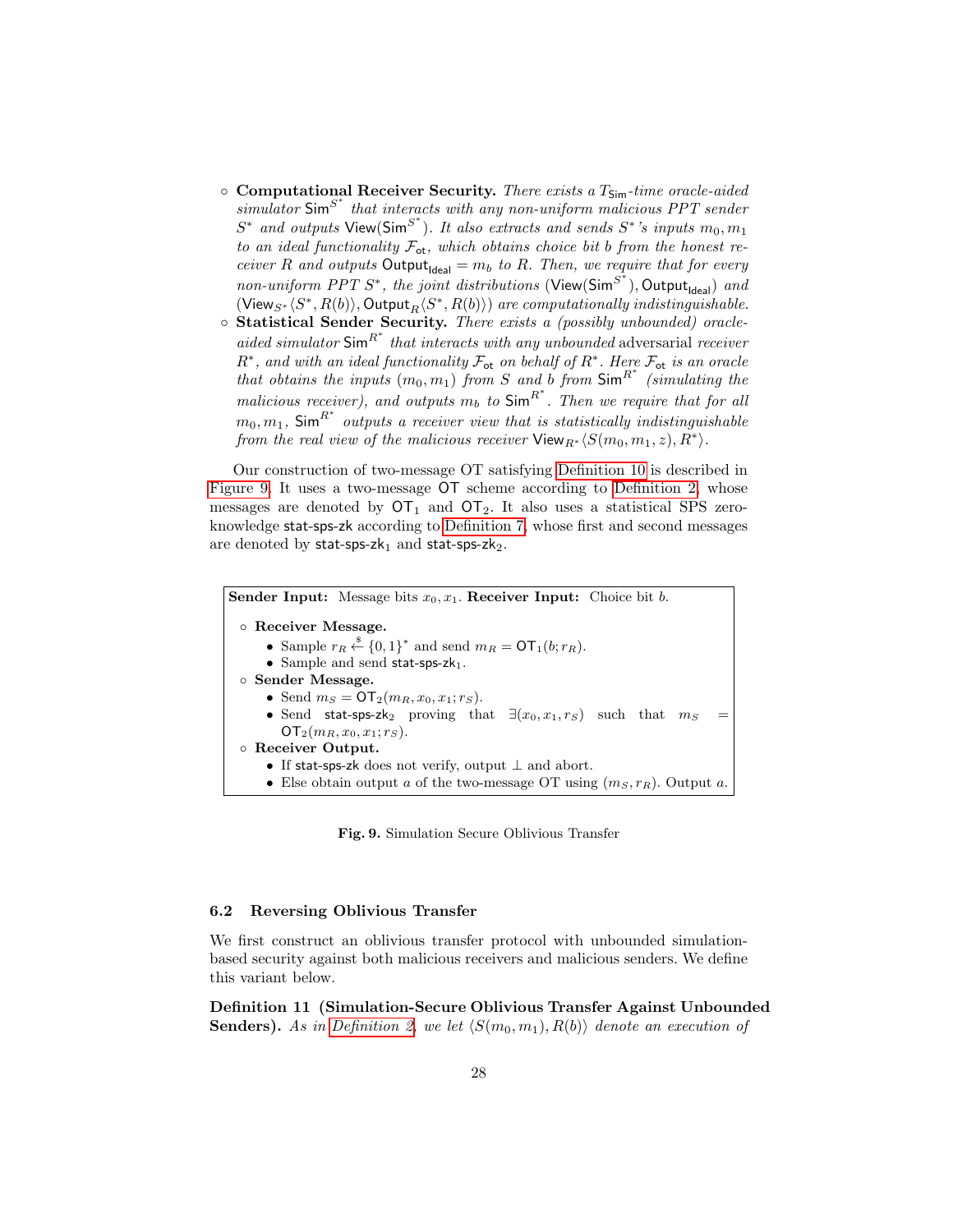the OT protocol with sender input  $(m_0, m_1)$  and receiver input bit b. We consider OT that satisfies the following properties (which are both defined using real-ideal security definitions):

- Computational Sender Security. There exists an oracle-aided simulator  $\textsf{Sim}^{R^*}$  that interacts with any non-uniform malicious PPT recceiver  $R^*$  and interacts with the ideal functionality  $\mathcal{F}_{\text{ot}}$  on behalf of  $R^*$ . Here  $\mathcal{F}_{\text{ot}}$  is an oracle that obtains the inputs  $(m_0, m_1)$  from S and b from Sim<sup>R\*</sup> (simulating the malicious receiver), and outputs  $m_b$  to  $\textsf{Sim}^{\textsf{R}^*}$ . Then we require that for all  $m_0, m_1$ , Sim<sup>R\*</sup> outputs a receiver view that is computationally indistinguishable from the real view of the malicious receiver  $\mathsf{View}_{R^*}(\langle S(m_0, m_1, z), R^* \rangle)$ .
- Statistical Receiver Security. There exists a (possibly unbounded) oracleaided simulator  $Sim^{S^*}$  that interacts with any unbounded adversarial sender  $S^*$ , and with an ideal functionality  $\mathcal{F}_{\text{ot}}$  on behalf of  $S^*$ . Here  $\mathcal{F}_{\text{ot}}$  is an oracle that obtains the inputs  $(m_0, m_1)$  from  $\text{Sim}^{S^*}$  and b from R and outputs Output<sub>deal</sub> =  $m_b$  to R. Then, we require that for every unbounded  $S^*$ , the two joint distributions (View(Sim<sup>S\*</sup>), Output<sub>Ideal</sub>) and (View<sub>S\*</sub>  $\langle S^*, R(b) \rangle$ , Output<sub>S\*</sub>  $\langle S^*, R(b) \rangle$ ) are statistically indistinguishable.

We now describe a three-message (bit) oblivious transfer protocol with simulationbased security against malicious receivers and unbounded malicious senders, according to [Definition 11.](#page-27-1)

This is obtained by reversing a two-message (bit) oblivious transfer protocol with simulation security against unbounded malicious receivers and PPT mali-cious senders, according to [Definition 10,](#page-26-1) constructed in [Figure 9.](#page-27-0) Let  $\mathsf{OT}_R(b; r_R)$ denote the receiver message of such an oblivious transfer protocol computed as a function of input bit b and randomness  $r_R$ , and let  $\sigma T_S(m_R, x_0, x_1; r_S)$  denote the sender message of such a protocol computed as a function of receiver message  $m_R$ , sender inputs  $x_0, x_1$  and randomness  $r_S$ . Our protocol is described in [Figure 10.](#page-28-0)

Sender Input: Message bits  $x_0, x_1$ . Receiver Input: Choice bit b. ○ Sender Message. Sample  $x'_0, x'_1 \stackrel{\$}{\leftarrow} \{0,1\}^2$  and  $r_S$  uniformly at random. Set  $c = x'_0 \oplus x'_1$ , and send  $m_S = \textsf{OT}_R(c; r_S)$ . ◦ Receiver Message. • Sample input (single-bit) messages  $m_0, m_1$  uniformly at random such that  $m_0 \oplus m_1 = b$ . • Send  $m_R = \text{OT}_S(m_0, m_1; r_R)$ . ◦ Sender Message. • Obtain output a of the two-message OT using  $(m_R, r_S)$ . • Send  $z = a \oplus x'_0, z_0 = x'_0 \oplus x_0, z_1 = x'_1 \oplus x_1.$ 

 $\circ$  Receiver Output: The receiver outputs  $y = (z \oplus z_b \oplus m_0)$ .

<span id="page-28-0"></span>Fig. 10. Oblivious Transfer Reversal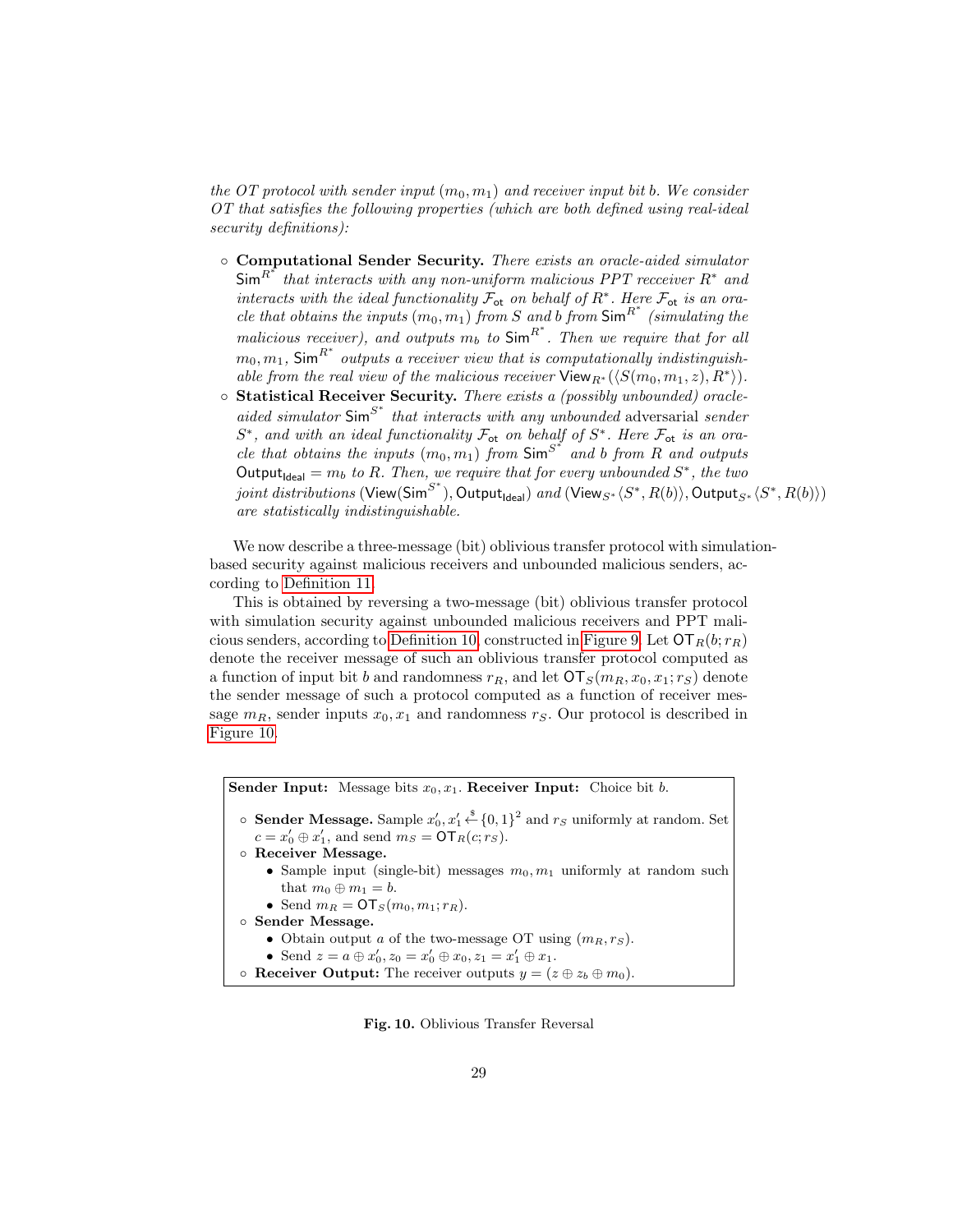## Acknowledgements

Research of D. Khurana and A. Sahai supported in part from a UCLA Dissertation Year Fellowship, a DARPA/ARL SAFEWARE award, NSF Frontier Award 1413955, and NSF grant 1619348, a Xerox Faculty Research Award, a Google Faculty Research Award, an equipment grant from Intel, and an Okawa Foundation Research Grant. This material is based upon work supported by the Defense Advanced Research Projects Agency through the ARL under Contract W911NF-15-C-0205. The views expressed are those of the authors and do not reflect the official policy or position of the Department of Defense, the National Science Foundation, or the U.S. Government.

## References

- <span id="page-29-6"></span>1. Aiello, W., Bhatt, S.N., Ostrovsky, R., Rajagopalan, S.: Fast verification of any remote procedure call: Short witness-indistinguishable one-round proofs for NP. In: Automata, Languages and Programming, 27th International Colloquium, ICALP 2000, Geneva, Switzerland, July 9-15, 2000, Proceedings. pp. 463–474 (2000)
- <span id="page-29-4"></span>2. Aiello, W., Ishai, Y., Reingold, O.: Priced oblivious transfer: How to sell digital goods. In: Advances in Cryptology - EUROCRYPT 2001, International Conference on the Theory and Application of Cryptographic Techniques, Innsbruck, Austria, May 6-10, 2001, Proceeding. pp. 119–135 (2001), [https://doi.org/10.1007/](https://doi.org/10.1007/3-540-44987-6_8) [3-540-44987-6](https://doi.org/10.1007/3-540-44987-6_8).8
- <span id="page-29-5"></span>3. Badrinarayanan, S., Garg, S., Ishai, Y., Sahai, A., Wadia, A.: Two-message witness indistinguishability and secure computation in the plain model from new assumptions. IACR Cryptology ePrint Archive 2017, 433 (2017), [http://eprint.iacr.org/](http://eprint.iacr.org/2017/433) [2017/433](http://eprint.iacr.org/2017/433)
- <span id="page-29-2"></span>4. Badrinarayanan, S., Goyal, V., Jain, A., Khurana, D., Sahai, A.: Round optimal concurrent MPC via strong simulation. In: Kalai, Y., Reyzin, L. (eds.) Theory of Cryptography - 15th International Conference, TCC 2017, Baltimore, MD, USA, November 12-15, 2017, Proceedings, Part I. Lecture Notes in Computer Science, vol. 10677, pp. 743–775. Springer (2017), [https://doi.org/10.1007/](https://doi.org/10.1007/978-3-319-70500-2_25) [978-3-319-70500-2](https://doi.org/10.1007/978-3-319-70500-2_25) 25
- <span id="page-29-7"></span>5. Barak, B., Goldreich, O., Goldwasser, S., Lindell, Y.: Resettably-sound zeroknowledge and its applications. In: 42nd Annual Symposium on Foundations of Computer Science, FOCS 2001, 14-17 October 2001, Las Vegas, Nevada, USA. pp. 116–125 (2001), <https://doi.org/10.1109/SFCS.2001.959886>
- <span id="page-29-0"></span>6. Barak, B., Ong, S.J., Vadhan, S.: Derandomization in Cryptography, pp. 299–315. Springer Berlin Heidelberg, Berlin, Heidelberg (2003), [https://doi.org/10.1007/](https://doi.org/10.1007/978-3-540-45146-4_18) [978-3-540-45146-4](https://doi.org/10.1007/978-3-540-45146-4_18) 18
- <span id="page-29-3"></span>7. Biehl, I., Meyer, B., Wetzel, S.: Ensuring the integrity of agent-based computations by short proofs. In: Mobile Agents, Second International Workshop, MA'98, Stuttgart, Germany, September 1998, Proceedings. pp. 183–194 (1998), <https://doi.org/10.1007/BFb0057658>
- <span id="page-29-1"></span>8. Bitansky, N., Paneth, O.: Zaps and non-interactive witness indistinguishability from indistinguishability obfuscation. In: Theory of Cryptography - 12th Theory of Cryptography Conference, TCC 2015, Warsaw, Poland, March 23-25, 2015, Proceedings, Part II. pp. 401–427 (2015)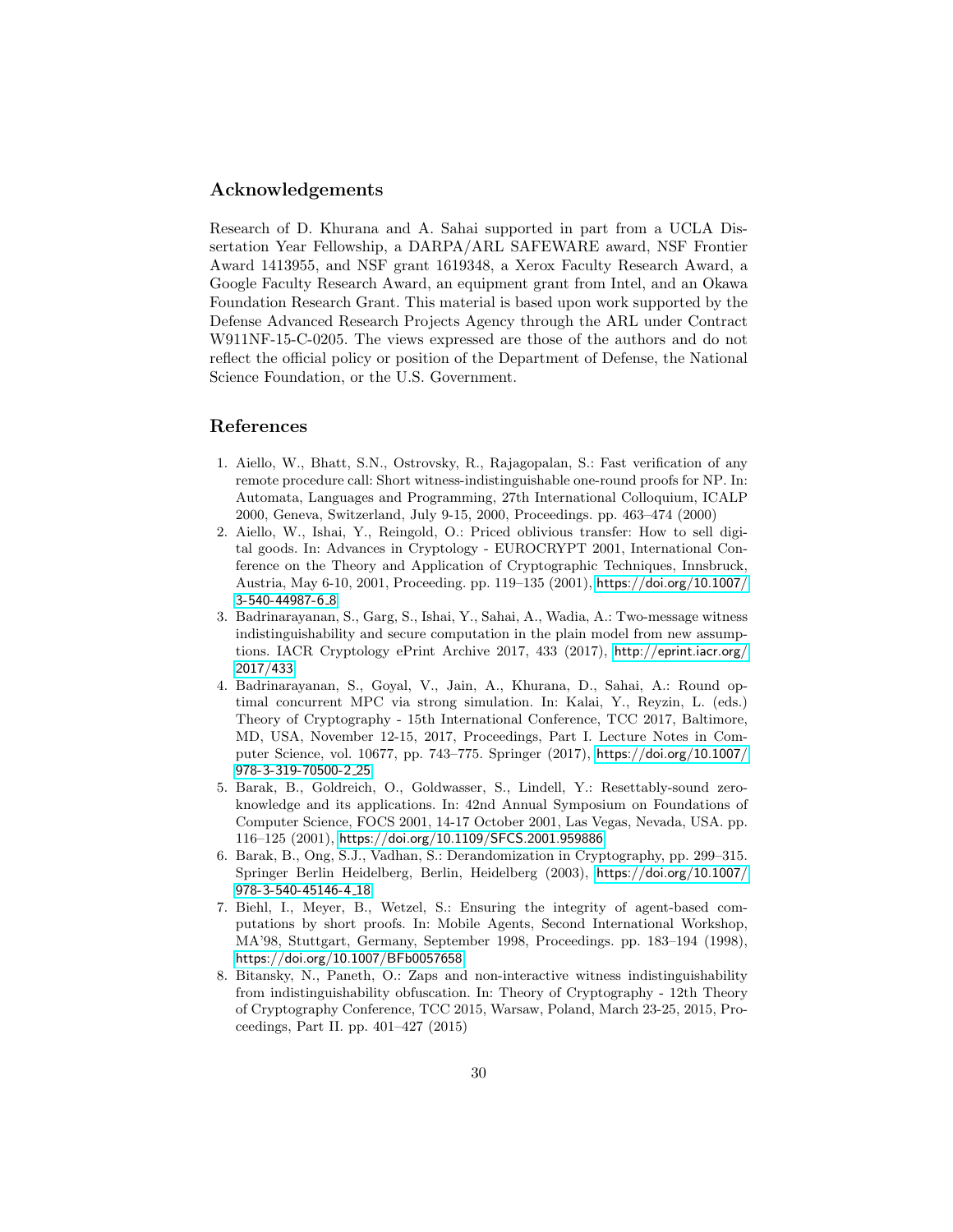- <span id="page-30-12"></span>9. Blum, M.: How to prove a theorem so no one else can claim it. In: Proceedings of the International Congress of Mathematicians, Berkeley, CA. pp. 1444–1451 (1986)
- <span id="page-30-4"></span>10. Brassard, G., Chaum, D., Crépeau, C.: Minimum disclosure proofs of knowledge. J. Comput. Syst. Sci. 37(2), 156–189 (1988)
- <span id="page-30-7"></span>11. Chung, K.M., Lui, E., Mahmoody, M., Pass, R.: Unprovable security of twomessage zero knowledge. IACR Cryptology ePrint Archive 2012, 711 (2012)
- <span id="page-30-16"></span>12. Chung, K., Lui, E., Pass, R.: From weak to strong zero-knowledge and applications. In: Theory of Cryptography - 12th Theory of Cryptography Conference, TCC 2015, Warsaw, Poland, March 23-25, 2015, Proceedings, Part I. pp. 66–92 (2015)
- <span id="page-30-1"></span>13. Dwork, C., Naor, M.: Zaps and their applications. In: 41st Annual Symposium on Foundations of Computer Science, FOCS 2000, 12-14 November 2000, Redondo Beach, California, USA. pp. 283–293 (2000)
- <span id="page-30-15"></span>14. Dwork, C., Naor, M., Reingold, O., Stockmeyer, L.J.: Magic functions. In: 40th Annual Symposium on Foundations of Computer Science, FOCS '99, 17-18 October, 1999, New York, NY, USA. pp. 523–534 (1999)
- <span id="page-30-0"></span>15. Feige, U., Shamir, A.: Witness indistinguishable and witness hiding protocols. In: Proceedings of the 22nd Annual ACM Symposium on Theory of Computing, May 13-17, 1990, Baltimore, Maryland, USA. pp. 416–426 (1990)
- <span id="page-30-11"></span>16. Fiat, A., Shamir, A.: How to prove yourself: Practical solutions to identification and signature problems. In: Advances in Cryptology - CRYPTO '86, Santa Barbara, California, USA, 1986, Proceedings. pp. 186–194 (1986), [https://doi.org/10.1007/](https://doi.org/10.1007/3-540-47721-7_12) [3-540-47721-7](https://doi.org/10.1007/3-540-47721-7_12) 12
- <span id="page-30-10"></span>17. Garg, S., Ostrovsky, R., Visconti, I., Wadia, A.: Resettable statistical zero knowledge. In: Theory of Cryptography - 9th Theory of Cryptography Conference, TCC 2012, Taormina, Sicily, Italy, March 19-21, 2012. Proceedings. pp. 494–511 (2012), [https://doi.org/10.1007/978-3-642-28914-9](https://doi.org/10.1007/978-3-642-28914-9_28) 28
- <span id="page-30-14"></span>18. Goldreich, O.: A uniform-complexity treatment of encryption and zero-knowledge. J. Cryptology 6(1), 21–53 (1993)
- <span id="page-30-5"></span>19. Goldreich, O., Oren, Y.: Definitions and properties of zero-knowledge proof systems. J. Cryptology 7(1), 1–32 (1994)
- <span id="page-30-2"></span>20. Groth, J., Ostrovsky, R., Sahai, A.: Non-interactive zaps and new techniques for NIZK. In: Advances in Cryptology - CRYPTO 2006, 26th Annual International Cryptology Conference, Santa Barbara, California, USA, August 20-24, 2006, Proceedings. pp. 97–111 (2006)
- <span id="page-30-9"></span>21. Halevi, S., Kalai, Y.T.: Smooth projective hashing and two-message oblivious transfer. J. Cryptology 25(1), 158–193 (2012), [https://doi.org/10.1007/](https://doi.org/10.1007/s00145-010-9092-8) [s00145-010-9092-8](https://doi.org/10.1007/s00145-010-9092-8)
- <span id="page-30-13"></span>22. Halevi, S., Kalai, Y.T.: Smooth projective hashing and two-message oblivious transfer. J. Cryptology 25(1), 158–193 (2012)
- <span id="page-30-3"></span>23. Jain, A., Kalai, Y.T., Khurana, D., Rothblum, R.: Distinguisher-dependent simulation in two rounds and its applications. In: Advances in Cryptology - CRYPTO 2017 - 37th Annual International Cryptology Conference, Santa Barbara, CA, USA, August 20-24, 2017, Proceedings, Part II. pp. 158–189 (2017), [https://doi.org/10.](https://doi.org/10.1007/978-3-319-63715-0_6) [1007/978-3-319-63715-0](https://doi.org/10.1007/978-3-319-63715-0_6) 6
- <span id="page-30-8"></span>24. Kalai, Y.T.: Smooth projective hashing and two-message oblivious transfer. In: Advances in Cryptology - EUROCRYPT 2005, 24th Annual International Conference on the Theory and Applications of Cryptographic Techniques, Aarhus, Denmark, May 22-26, 2005, Proceedings. pp. 78–95 (2005)
- <span id="page-30-6"></span>25. Kalai, Y.T., Raz, R.: Probabilistically checkable arguments. In: Advances in Cryptology - CRYPTO 2009, 29th Annual International Cryptology Conference, Santa Barbara, CA, USA, August 16-20, 2009. Proceedings. pp. 143–159 (2009)